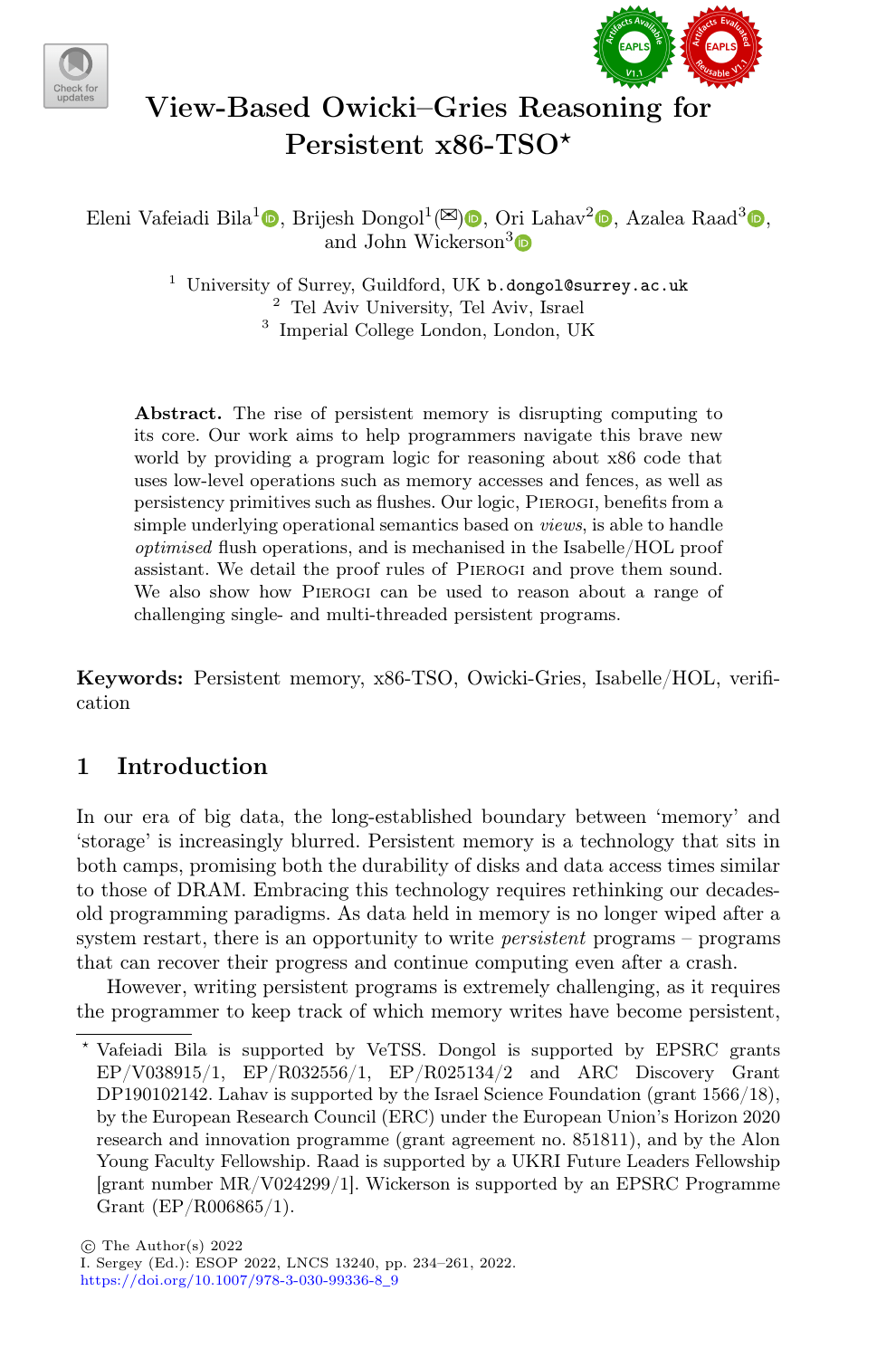and which have not. This is further complicated in a multi-threaded setting by the intricate interplay between the rules of memory persistency (which determine the order in which writes become persistent) and those of memory consistency (which determine what data can be observed by which threads).

To address this difficulty, we provide a foundation for persistent programming. We develop a program logic, Pierogi, for reasoning about x86 code that uses low-level operations such as memory accesses and fences, as well as persistency primitives such as fushes. We demonstrate the utility of Pierogi by using it to reason about a range of challenging single- and multi-threaded persistent programs, including some that demonstrate the subtle interplay between optimised flush  $(fllush_{\text{cont}})$  and store fence (sfence) instructions. Using the Isabelle/HOL proof assistant, we have mechanised the Pierogi rules and proved them sound with respect to an operational semantics for x86 persistency [\[9\]](#page-25-0). One beneft of our Isabelle/HOL formalisation is that Pierogi is already partially automated: once the user has produced a proof outline (i.e. annotated each instruction with a postcondition), they can simply use Isabelle/HOL's sledgehammer, which automatically decides which axioms and rules of the proof system need invoking to verify the whole program. Our mechanisation, which includes all the example programs discussed in this paper, is available as auxiliary material [\[4,](#page-25-1)[5\]](#page-25-2). **State of the art** To our knowledge, the only program logic for persistent programs is POG (Persistent Owicki–Gries) [\[31\]](#page-27-0). As with Pierogi, POG enables reasoning about persistent x86 programs and is based on the Owicki–Gries method [\[30\]](#page-27-1). However, unlike Pierogi, POG is not mechanised in a proof assistant, and does not support optimised flush  $(flush<sub>oot</sub>)$  instructions. Optimised fush instructions are an important persistency primitive as they are considerably faster than ordinary fush instructions. Indeed, Intel's experiments on their Skylake microarchitecture indicate that they can be nine times faster when applied to bufers that hold tens of kilobytes of data [\[19,](#page-26-0) p. 289], and hence programmers are impelled, "If  $\text{fusion}$  is available, use  $\text{fusion}$  over  $\text{fusion}$ ." However,  $\text{fusion}$ is a tricky instruction for programmers and program logic designers alike: com-

PIEROGI can reason efficiently about x86 persistency (including flush<sub>opt</sub> instructions) thanks to two key recent advances: 1)  $Px86_{view}$  [\[9\]](#page-25-0), the view-based operational semantics of x86 persistency; and 2) the C11 Owicki-Gries logic [\[11](#page-25-3)[–13\]](#page-26-1) to reason about view-based operational semantics, which we adapt to  $Px86_{view}$ .

pared to flush, flush<sub>opt</sub> can be reordered with more instructions under  $x86$ .

**Our contributions** 1) We present a program logic, called PIEROGI, for reasoning about persistent x86 programs. 2) We mechanise (and partially automate) PIEROGI in Isabelle/HOL, and prove it sound relative to an established operational semantics for x86 persistency. 3) We demonstrate the utility of Pierogi by using it to verify several idiomatic persistent x86 programs.

**Outline** We begin with an overview of memory consistency and persistency in x86 and provide an example-driven account of PIEROGI reasoning  $(\S2)$ . We describe the assertion language and proof rules of Pierogi in [§3,](#page-8-0) and verify a selection of programs using PIEROGI in  $\S 4$ . We present the view-based operational semantics of x86 persistency and prove the soundness of PIEROGI in  $\S5$ .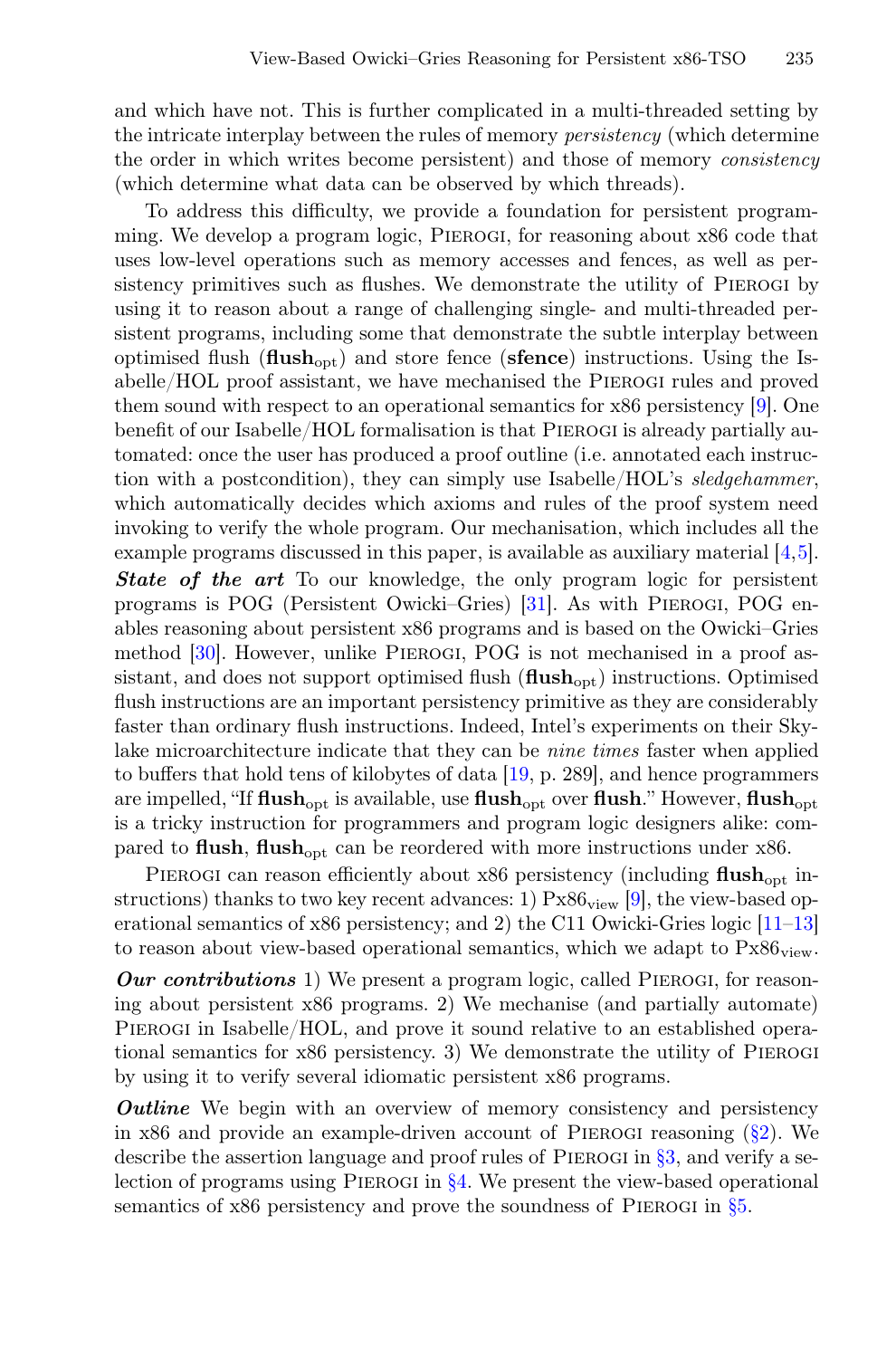**Auxiliary material** Additional examples as well as the proofs of theorems stated in the paper are given in the accompanying technical appendix [\[5\]](#page-25-2). Our Isabelle/HOL mechanisation is available as auxiliary material [\[4\]](#page-25-1).

## <span id="page-2-0"></span>2 Overview and Motivation

Recent operational models for weak memory use views to capture relaxed be-haviours of concurrent programs [\[9,](#page-25-0) [11,](#page-25-3) [21,](#page-26-2) [22\]](#page-26-3), where the memory records the entire history of writes that have taken place thus far. This way, diferent threads can have diferent subsets of these writes (i.e. diferent views) visible to them. Below, we review  $Px86_{\text{view}}$ , a view-based operational semantics for x86 persistency  $(\S2.1)$ ; we then describe PIEROGI  $(\S2.2)$  using a series of running examples.

#### <span id="page-2-1"></span>2.1  $Px86_{view}$  at a Glance

In the literature of concurrency semantics, consistency models describe the permitted behaviours of programs by constraining the volatile memory order, i.e. the order in which memory writes are made visible to other threads, while persistency models describe the permitted behaviours of programs upon recovering from a crash (e.g. a power failure) by defning the persistent memory order, i.e. the order in which writes are committed to persistent memory. To distinguish between the two, memory stores are diferentiated from memory persists: the former denotes the process of making a write visible to other threads, whilst the latter denotes the process of committing writes to persistent memory (durably).

 $Px86_{view}$  Consistency The consistency semantics of  $Px86_{view}$  is that of the well-known TSO (total store ordering) [\[36\]](#page-27-2) model, where later (in program order) reads can be reordered before earlier writes on diferent locations. This is illustrated in the *store buffering*  $(SB)$  example below (left):

\n
$$
a := \text{load } y \quad \left| \quad\n \begin{array}{c}\n \text{store } x 1; \\
 b := \text{load } x \\
 a = 0 \land b = 0\n \end{array}\n \right|
$$
\n

\n\n $b := \text{load } x \quad \text{(SB)} \quad \text{store } y 7 \quad \left| \quad\n \begin{array}{c}\n a := \text{load } y; \\
 b := \text{load } x \\
 a = 7 \land b = 0\n \end{array}\n \right|$ \n

\n\n $b := \text{load } x \quad \text{(MP)}$ \n

Specifically, assuming  $x=y=0$  initially, since  $a := \textbf{load } y$  (resp.  $b := \textbf{load } x$ ) can be reordered before store x 1 (resp. store  $y$  1), it is possible to observe the weak behaviour  $a = 0 \wedge b = 0$ . A well-known way of modelling such reorderings in TSO is through *store buffers*: when a thread  $\tau$  executes a write **store** x v, its effects are not immediately made visible to other threads; rather they are delayed in a thread-local (store) buffer only visible to  $\tau$ , and propagated to the memory at a later time, whereby they become visible to other threads. For instance, when store x 1 and store y 1 are delayed in the respective thread buffers (and thus not visible to one another), then  $a := \textbf{load } y$  and  $b := \textbf{load } x$  may both read 0.

Cho et al. [\[9\]](#page-25-0) capture this by associating each thread  $\tau$  with a *coherence view* (also called a thread-observable view), describing the writes observable by  $\tau$ . Distinct threads may have diferent coherence views. For instance, after executing store  $x$  1 and store  $y$  1, the coherence view of the left thread may include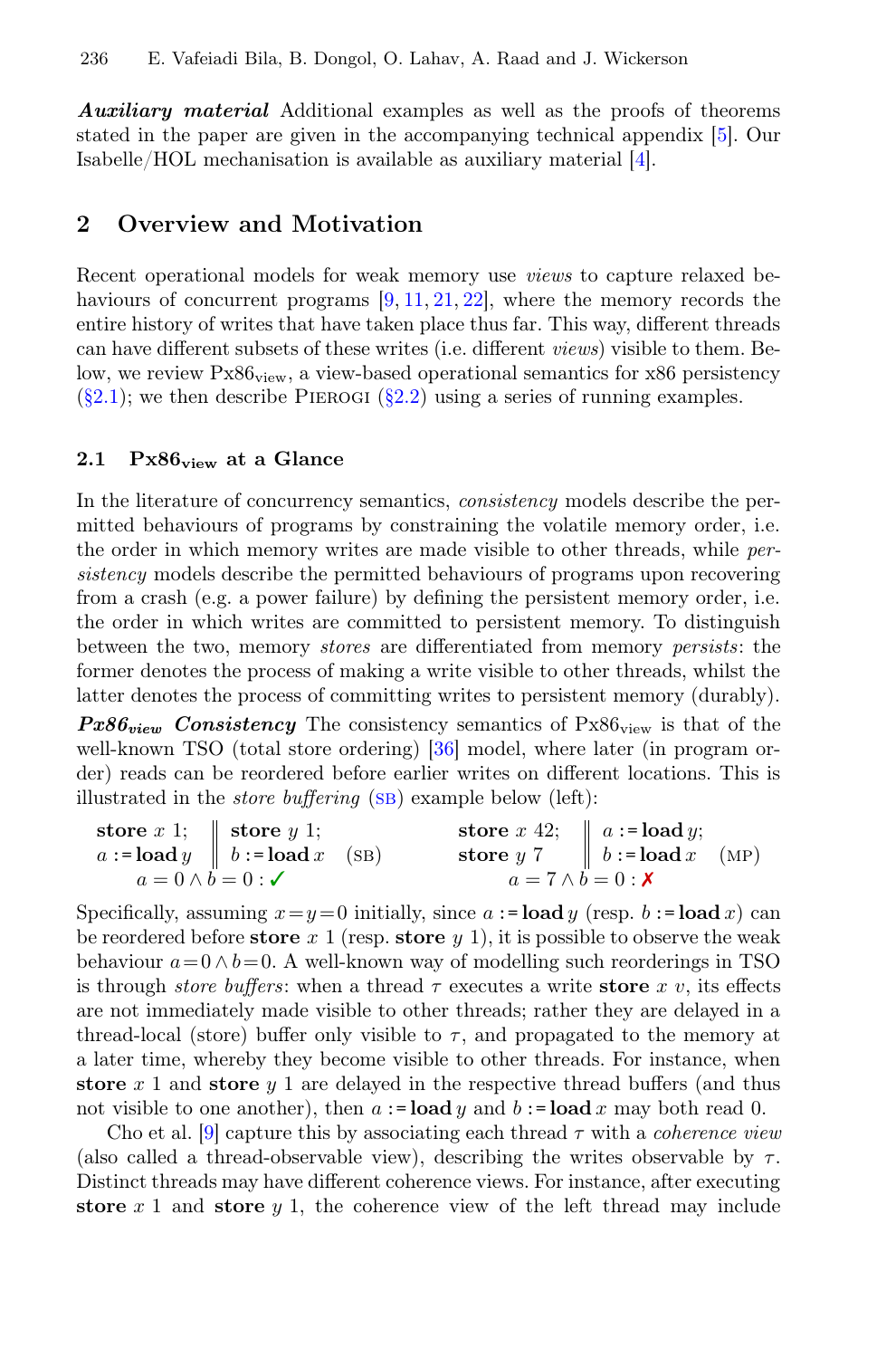store x 1 and not store y 1, while that of the right may include store y 1 and not store x 1. This way,  $a := load y$  (resp.  $b := load x$ ) may read the initial value 0, as its coherence view does not include store  $y \in \{1, 1\}$  (resp. store  $x \in \{1\}$ ).

After SC (sequential consistency) [\[27\]](#page-27-3), TSO is one of the strongest consistency models and supports synchronisation patterns such as message passing, as shown in MP above, where  $a = 7 \wedge b = 0$  cannot be observed. Specifically, (assuming  $x=y=0$  initially) if the right thread reads 7 from y (written by the left thread), then the left thread passes a message to the right. Under TSO, message passing ensures that the instruction writing the message and all those ordered before it (e.g. store x 42; store y 7) are executed (ordered) before the instruction reading it (e.g.  $a := \textbf{load } y$ ). As such, since  $b := \textbf{load } x$  is executed after  $a := \textbf{load } y$ , if  $a=7$  (i.e. store x 42 is executed before  $a := \textbf{load } y$ ), then  $b=42$ .

**Px86**<sub>view</sub> Persistency Cho et al. [\[9\]](#page-25-0) recently developed the Px86<sub>view</sub> model, a view-based description of the Intel-x86 persistency semantics, which follows a bufered, relaxed persistency model. Under a bufered model, memory persists occur *asynchronously*  $[10]$ : they are buffered in a queue to be committed to persistent memory at a future time. This way, persists occur after their corresponding stores and as prescribed by the persistency semantics, while allowing the execution to proceed ahead of persists. As such, after recovering from a crash, only a prefx of the persistent memory order may have persisted. (The alternative is unbuffered persistency in which stores and persists happen simultaneously.)

Under relaxed persistency, the volatile and persistent memory orders may disagree: the order in which the writes are made visible to other threads may differ from the order in which they are persisted. (The alternative is *strict* persistency in which the volatile and persistent memory orders coincide.)

The relaxed and buffered persistency of  $Px86_{view}$  is shown in [Fig. 1a.](#page-4-0) If a crash occurs during (or after) the execution of [Fig. 1a,](#page-4-0) at crash time either write may have persisted and thus  $x, y \in \{0, 1\}$  upon recovery. Note that the two writes cannot be reordered under Intel-x86 (TSO) consistency and thus at no point during the normal (non-crashing) execution of [Fig. 1a](#page-4-0) is  $x=0, y=1$  observable. Nevertheless, in case of a crash it is possible to observe  $x=0, y=1$  after recovery. That is, due to the relaxed persistency of  $Px86_{\text{view}}$ , the store order (x before y) is separate from the persist order (y before x). More concretely, under  $Px86$ <sub>view</sub> the writes may persist 1) in any order, when they are on distinct locations; or 2) in the volatile memory order, when they are on the same location.<sup>[4](#page-3-0)</sup>

To aford more control over when pending writes are persisted, Intel-x86 provides explicit *persist* instructions such as **flush** x and **flush**<sub>opt</sub> x that can be used to persist the pending writes on  $x<sup>5</sup>$  $x<sup>5</sup>$  $x<sup>5</sup>$ . This is illustrated in [Fig. 1b:](#page-4-0) executing flush x persists the earlier write on x (i.e. store  $x$  1) to memory. As such, if

<span id="page-3-0"></span><sup>4</sup> Given a cache line (a set of locations), writes on distinct cache lines may persist in any order, while writes on the same cache line persist in the volatile memory order. For brevity, we assume that each cache line contains a single location, thus forgoing the need for cache lines. However, it is straightforward to lift this assumption.

<span id="page-3-1"></span><sup>&</sup>lt;sup>5</sup> Executing flush x or flush<sub>opt</sub> x persists the pending writes on all locations in the cache line of x. However, as discussed, we assume cache lines contain single locations.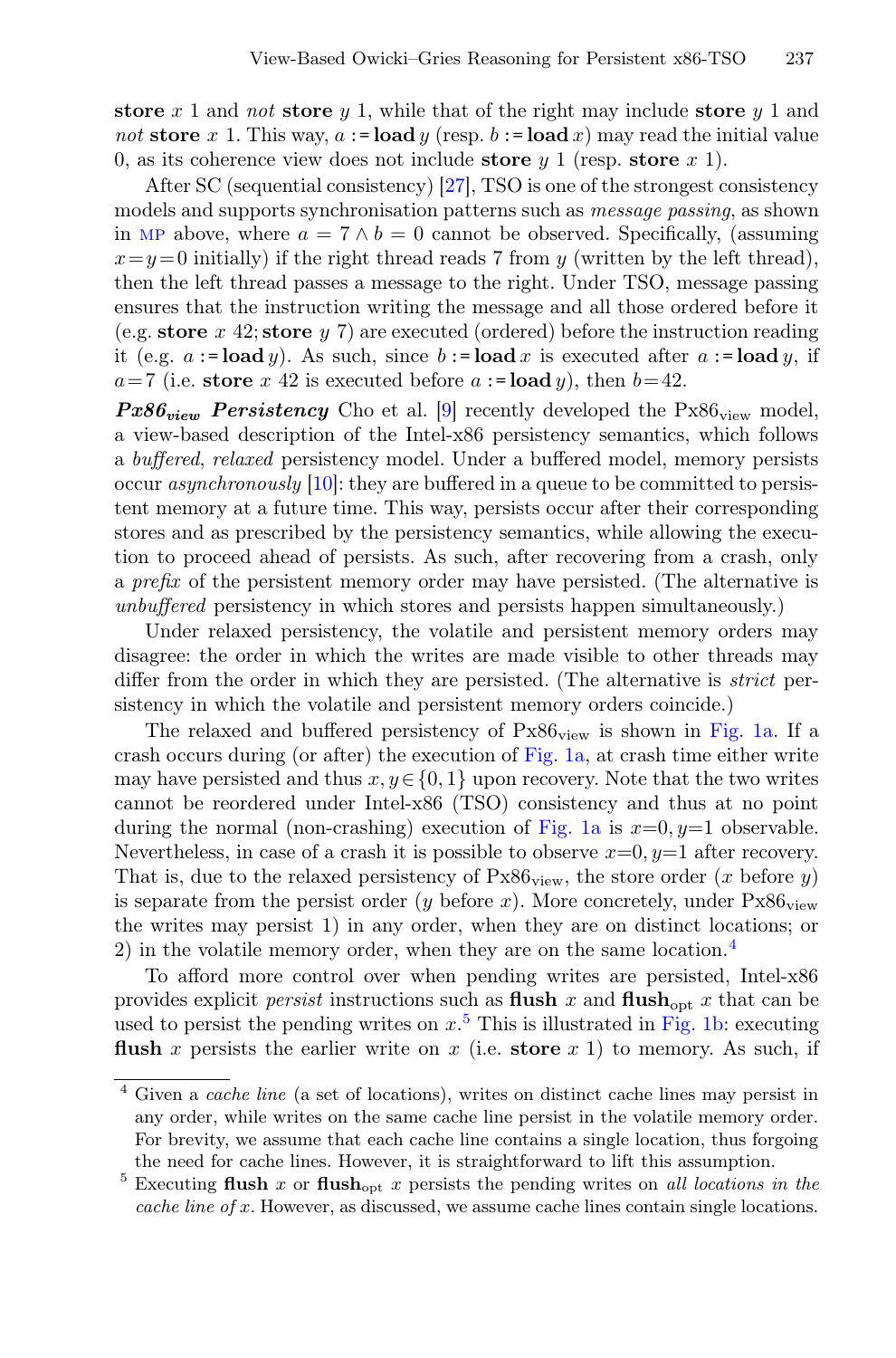<span id="page-4-0"></span>

| store $x$ 1;<br>store $y$ 1 | store $x$ 1;<br>flush $x$ ;<br>store $y$ 1                                                                             | store $x$ 1;<br>flush <sub>opt</sub> $x$ ;<br>store $y$ 1 | store $x$ 1:<br>flush <sub>opt</sub> $x$ ;<br>sfence:<br>store $y$ 1 | flush x; $\parallel$ if $(a=1)$ | store x 1; $\ a:=\text{load }y;$<br>store $y 1 \parallel$ store $z 1$ |
|-----------------------------|------------------------------------------------------------------------------------------------------------------------|-----------------------------------------------------------|----------------------------------------------------------------------|---------------------------------|-----------------------------------------------------------------------|
| (a)                         | (b)                                                                                                                    | C <sub>1</sub>                                            | (d)                                                                  | e                               |                                                                       |
|                             | $ \n\{\pm x, y \in \{0, 1\} \mid \pm y = 1 \Rightarrow x = 1   \pm x, y \in \{0, 1\} \mid \pm y = 1 \Rightarrow x = 1$ |                                                           |                                                                      |                                 | $\frac{1}{2}$ : $z=1 \Rightarrow x=1$                                 |

Fig. 1: Example  $Px86_{\text{view}}$  programs and possible values after recovery from a crash  $(\frac{1}{2})$ . In all examples x, y, z are distinct locations in persistent memory such that  $x=y=z=0$  initially, and a is a (thread-local) register.

the execution of [Fig. 1b](#page-4-0) crashes and upon recovery  $y=1$ , then  $x=1$ . That is, if store  $y_1$  has executed and persisted before the crash, then so must the earlier store x 1; flush x. Note that  $y=1 \Rightarrow x=1$  describes a *crash invariant*, in that it holds upon crash recovery *regardless* of when (i.e. at which program point) the crash may have occurred. Observe that this crash invariant is guaranteed thanks to the ordering constraints on fush instructions. Specifcally, fush instructions are ordered with respect to all writes; as such, **flush** x in [Fig. 1b](#page-4-0) cannot be reordered with respect to either write, and thus upon recovery  $y=1 \Rightarrow x=1$ .

However, instruction reordering means that persist instructions may not execute at the intended program point and thus not guarantee the intended persist ordering. Specifically,  $\text{flush}_{\text{out}} x$  is only ordered with respect to earlier writes on  $x$ , and may be reordered with respect to later writes, as well as earlier writes on different locations. This is illustrated in [Fig. 1c:](#page-4-0)  $\textbf{fush}_{\text{opt}} x$  is not ordered with respect to store  $y$  1 and may be reordered after it. Therefore, if a crash occurs after store y 1 has executed and persisted but before flush<sub>opt</sub> x has executed, then it is possible to observe  $y=1$ ,  $x=0$  on recovery. That is, there is no guarantee that store x 1 persists before store y 1, despite the intervening flush<sub>opt</sub> x.

In order to prevent such reorderings and to strengthen the ordering constraints between  $\text{flux}_{\text{opt}}$  and later instructions, one can use either *fence* instructions, namely sfence (store fence) and mfence (memory fence), or atomic readmodify-write  $(RMW)$  instructions such as compare-and-set  $(CAS)$  and fetchand-add (FAA). More concretely, sfence, mfence and RMW instructions are ordered with respect to all (both earlier and later)  $\textbf{fush}_{\text{opt}}$ ,  $\textbf{fush}$  and write instructions, and can be used to prevent reorderings such as that in [Fig. 1c.](#page-4-0) This is illustrated in [Fig. 1d.](#page-4-0) Unlike in [Fig. 1c,](#page-4-0) the intervening sfence ensures that flush<sub>opt</sub> in [Fig. 1d](#page-4-0) is ordered with respect to store  $y$  1 and cannot be reordered after it, ensuring that store x 1 persists before store y 1 (i.e.  $y=1 \Rightarrow x=1$  upon recovery), as in [Fig. 1b.](#page-4-0) Note that replacing sfence in [Fig. 1d](#page-4-0) with mfence or an RMW yields the same result. Alternatively, one can think of  $\textbf{flus}_{\text{opt}} x$  executing asynchronously, in that its effect (persisting  $x$ ) does not take place immediately upon execution, but rather at a later time. However, upon executing a barrier instruction (i.e. mfence, sfence or an RMW), execution is blocked until the effect of earlier  $\text{flux}_{\text{out}}$  instructions take place; that is, executing such barrier instructions ensures that earlier  $\text{flush}_{\text{opt}}$  behave synchronously (like  $\text{flush}$ ).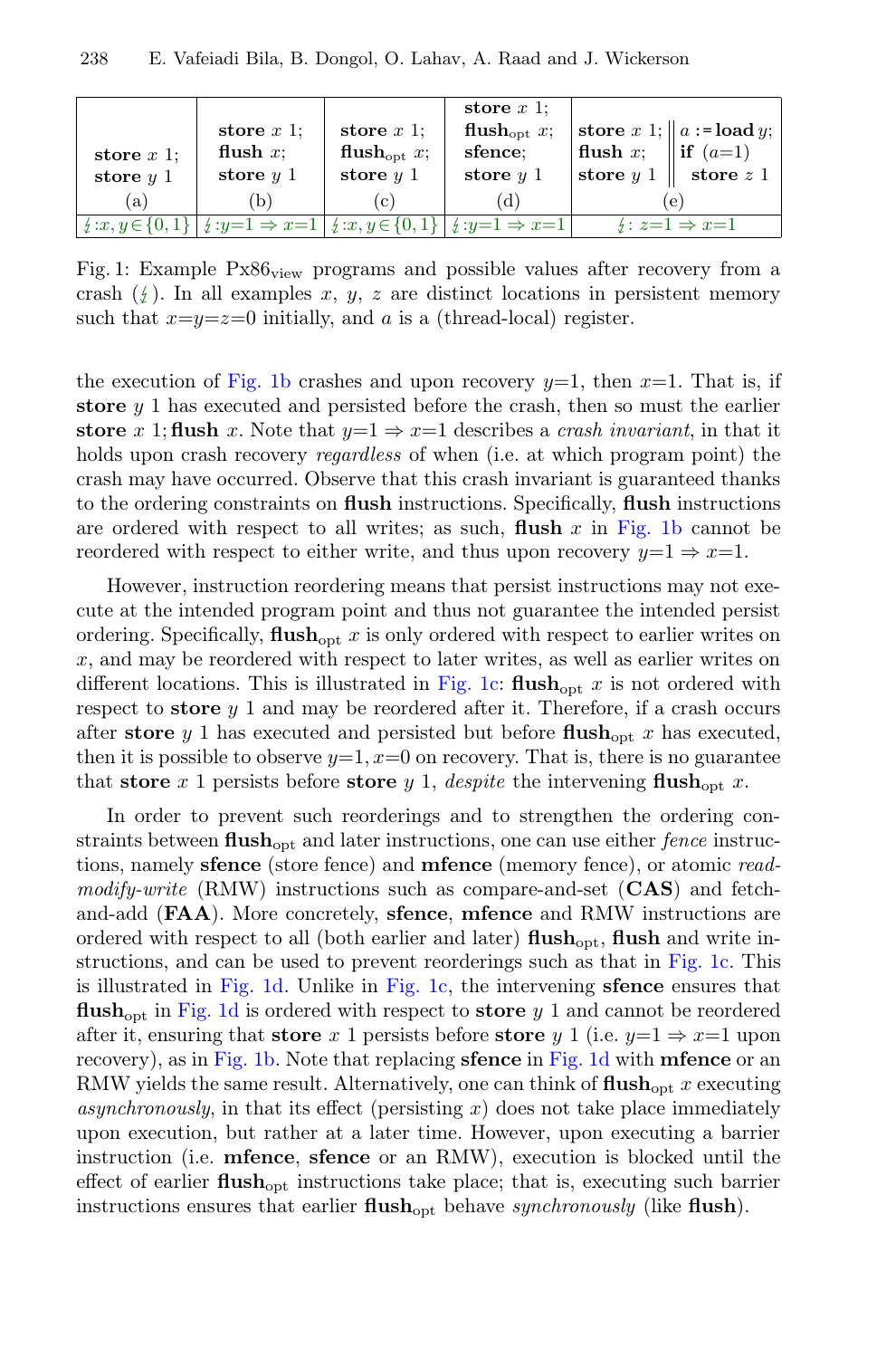<span id="page-5-1"></span>
$$
P: \{a = b = 0 \land \forall \tau \in \{1, 2\}. [x]_{\tau} = [y]_{\tau} = \{0\} \}
$$
\n
$$
P_1: \{7 \notin [y]_2 \land a = 0\}
$$
\n
$$
B_2: \{[x]_1 = \{42\} \land 7 \notin [y]_2\}
$$
\n
$$
P_2: \{[x]_1 = \{42\} \land 7 \notin [y]_2\}
$$
\n
$$
P_3: \{true\}
$$
\n
$$
P_4: \{[x]_1 = \{42\} \land 7 \notin [y]_2\}
$$
\n
$$
Q_2: \{a \in \{0, 7\} \land (a = 7 \Rightarrow [x]_2 = \{42\})\}
$$
\n
$$
Q_3: \{a = 7 \Rightarrow b = 42\}
$$
\n
$$
Q: \{a = 7 \Rightarrow b = 42\}
$$

Fig. 2: A PIEROGI proof sketch of message passing  $(MP)$ , where the  $//$  annotation at each step identifies the PIEROGI proof rule (in  $\S 3.4$ ) applied, and the highlighted assertions capture the efects of the preceding instruction.

The example in [Fig. 1e](#page-4-0) illustrates how message passing can impose persist orderings on the writes of diferent threads. (Note that the program in the left thread of [Fig. 1e](#page-4-0) is that of [Fig. 1b.](#page-4-0)) As in MP, if  $a = 1$ , then store x 1; flush x is executed before  $a := \textbf{load } y$  (thanks to message passing). Consequently, since store z 1 is executed after  $a := \textbf{load } y$  when  $a = 1$ , we know store x 1; flush x is executed before store z 1. Therefore, if upon recovery  $z=1$  (i.e. store z 1 has persisted before the crash), then  $x=1$  (store x 1; flush x must have also per-sisted before the crash). As before, replacing flush x in [Fig. 1e](#page-4-0) with flush<sub>opt</sub> x; C yields the same result upon recovery when  $C$  is an **sfence**/**mfence** or an RMW.

#### <span id="page-5-0"></span>2.2 PIEROGI: View-Based Owicki–Gries Reasoning for  $Px86_{view}$

Sequential Reasoning about Consistency using Views In [Fig. 2](#page-5-1) we present a Pierogi proof sketch of [mp](#page-2-1). Recall that in order to account for possible writeread reorderings on Intel-x86 architectures,  $Px86_{view}$  associates each thread  $\tau$ with a coherence view, describing the writes visible to  $\tau$ . To reason about such thread-observable views, PIEROGI supports assertions of the form  $[x]_T = S$ , stating that  $\tau$  may read any value in the set S for location x. That is, the coherence view of  $\tau$  for x consists of the writes whose values are those in S.

In the remainder of this article we enumerate the threads in our examples from left to right; e.g. the left and right threads in [Fig. 2](#page-5-1) are identifed as 1 and 2, respectively. Moreover, we assume the registers of distinct threads have distinct names. The precondition  $P$  in [Fig. 2](#page-5-1) thus states that both threads may initially only read 0 for both x and y:  $\forall \tau \in \{1,2\}$ .  $[x]_\tau = [y]_\tau = \{0\}$ .

In the case of thread 1, we can weaken  $P$  (using the standard rule of conse-quence of Hoare logic – see Cons in [§3\)](#page-8-0) to obtain  $P_1$ . Upon executing store x 42 (1) we weaken the resulting assertion by dropping the  $a = 0$  conjunct; and (2) we update the observable view of thread 1 on x to refect the new value of x:  $[x]_1 = \{42\}$ ; that is, after executing store x 42, the only value observable by thread 1 for  $x$  is 42. Similarly, after executing **store**  $y$  7, we could assert  $[y]_1 = \{7\}$ ; however, this is not necessary for establishing the final postcondition  $Q$ , and we thus simply weaken the postcondition to true  $(P_3)$ .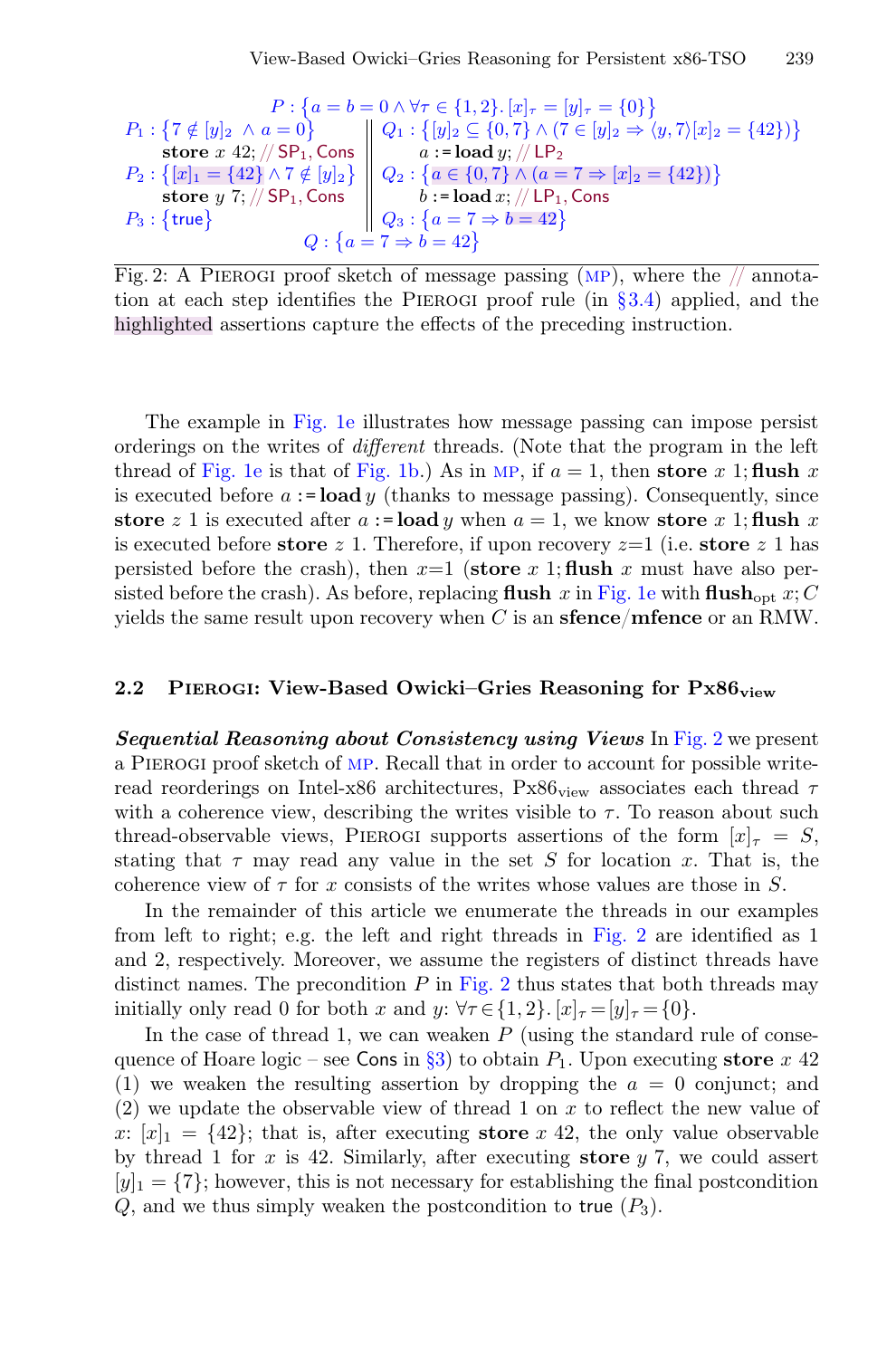<span id="page-6-0"></span>

|                                                                 | $\{ [y]^{\mathsf{P}} = \{0\} \}$                                                            |
|-----------------------------------------------------------------|---------------------------------------------------------------------------------------------|
| ${[y]}^{\mathsf{P}} = {0}$                                      | store $x$ 1; // $SP1$                                                                       |
| store $x$ 1; // $SP1$                                           | $\{[x]_1 = \{1\} \wedge [y]^P = \{0\}\}\$                                                   |
| $\{[x]_1 = \{1\} \wedge [y]^P = \{0\}\}\$                       | flush <sub>opt x</sub> ; // OP <sub>1</sub>                                                 |
| flush $x:$ // FP <sub>1</sub>                                   | $\{ [x]_1 = \{1\} \wedge [x]_1^{\mathsf{A}} = \{1\} \wedge [y]_{\mathsf{P}} = \{0\} \}$     |
| $\{ [x]_1 = \{1\} \wedge [x]^P = \{1\} \wedge [y]^P = \{0\} \}$ | sfence; $//$ SFP <sub>1</sub>                                                               |
| store $y 1$ ; // SP <sub>1</sub>                                | $\{ [x]_1 = \{1\} \wedge [x]^P = \{1\} \wedge [y]^P = \{0\} \}$                             |
| $\{[x]_1 = \{1\} \wedge [x]^P = \{1\} \wedge [y]_1 = \{1\}\}\$  | store $y 1; // SP1$                                                                         |
| $\{\!\{\iota : [y]^P = \{1\} \Rightarrow [x]^P = \{1\}\}\!\}$   | $\{ [x]_1 = \{1\} \wedge [x]^P = \{1\} \wedge [y]_1 = \{1\} \}$                             |
|                                                                 | $\{\!\{\!\{\iota: [y]^{\mathsf{P}} = \{1\} \Rightarrow [x]^{\mathsf{P}} = \{1\}\!\} \}\!\}$ |

Fig. 3: Proof sketches of [Fig. 1b](#page-4-0) (left) and [Fig. 1d](#page-4-0) (right)

Analogously, in the case of thread 2 we weaken P to obtain  $Q_1: [y]_2 = \{0\}$ implies  $[y]_2 \subseteq \{0,7\}$  and  $7 \in [y]_2 \Rightarrow \langle y,7\rangle [x]_2 = \{42\}$ . Note that  $7 \in [y]_2 \Rightarrow$  $\langle y, 7 \rangle [x]_2 = \{42\}$  yields a vacuously true implication as  $[y]_2 = \{0\}$  and thus  $7 \notin [y]_2$ . The  $\langle y, 7 \rangle [x]_2$  denotes a *conditional view assertion* [\[11\]](#page-25-3) that describes how reading a value on one location  $(y)$  affects the thread-observable view on a different location (x). More concretely,  $\langle y, 7 \rangle [x]_2 = \{42\}$  states that if thread 2 executes a load on y and reads value 7, it subsequently may only observe value 42 for x. This is indeed the essence of message passing in [mp](#page-2-1): once thread 2 reads 7 from  $y$ , it may only read 42 for  $x$  thereafter. As such, after executing the read instruction  $a := \text{load } y$  (1) we apply the  $\textsf{LP}_1$  rule (in [Fig. 7\)](#page-13-0) which simply replaces  $[y]_2$  with the local register a in which the value of y is read; and (2) we replace the conditional assertion  $\langle y, 7 \rangle [x]_2 = \{42\}$  with the implication  $a = 7 \Rightarrow |x|_2 = \{42\}$ , stating that if the value read by thread 2 for y (in a) is 7, then its observable view for x is  $\{42\}$ . Similarly, upon executing b:= load x we simply apply  $\mathsf{LP}_1$  to replace  $[x]_2$  with the local register b in which the value of x is read. Lastly, the final postcondition  $Q$  is given by the conjunction of the thread-local postconditions  $(P_3 \wedge Q_3)$ .

Concurrent Reasoning and Stability In our description of the PIEROGI proof sketch in [Fig. 2](#page-5-1) thus far we focused on sequential (per-thread) reasoning, ignoring how concurrent threads may afect the validity of assertions at each program point. Specifically, as in existing concurrent logics  $[11, 26, 30, 31]$  $[11, 26, 30, 31]$  $[11, 26, 30, 31]$  $[11, 26, 30, 31]$  $[11, 26, 30, 31]$  $[11, 26, 30, 31]$  $[11, 26, 30, 31]$ , we must ensure that the assertions at each program point are *stable* under concurrent operations. For instance, to ensure that  $P_1$  remains stable under the concurrent operation  $a := \textbf{load } y$ , we require that executing  $a := \textbf{load } y$  on states satisfying the conjunction of  $P_1$  and the precondition of  $a := \textbf{load } y$  (i.e.  $Q_1$ ) not invalidate  $P_1$ , in that the resulting states continue to satisfy  $P_1$ ; that is,  $\{P_1 \wedge Q_1\}$  a := load  $y\{P_1\}$  holds. Similarly, we must ensure that  $P_1$  is stable under  $b := \textbf{load } x$ , i.e.  $\{P_1 \wedge Q_2\} b := \textbf{load } x \{P_1\}$  holds. Analogously, we must establish the stability of  $P_2$ ,  $P_3$ ,  $Q_1$ ,  $Q_2$  and  $Q_3$  under concurrent operations. In [§3](#page-8-0) we present syntactic rules that simplify the task of checking stability obligations. It is then straightforward to show that the assertions in [Fig. 2](#page-5-1) are stable.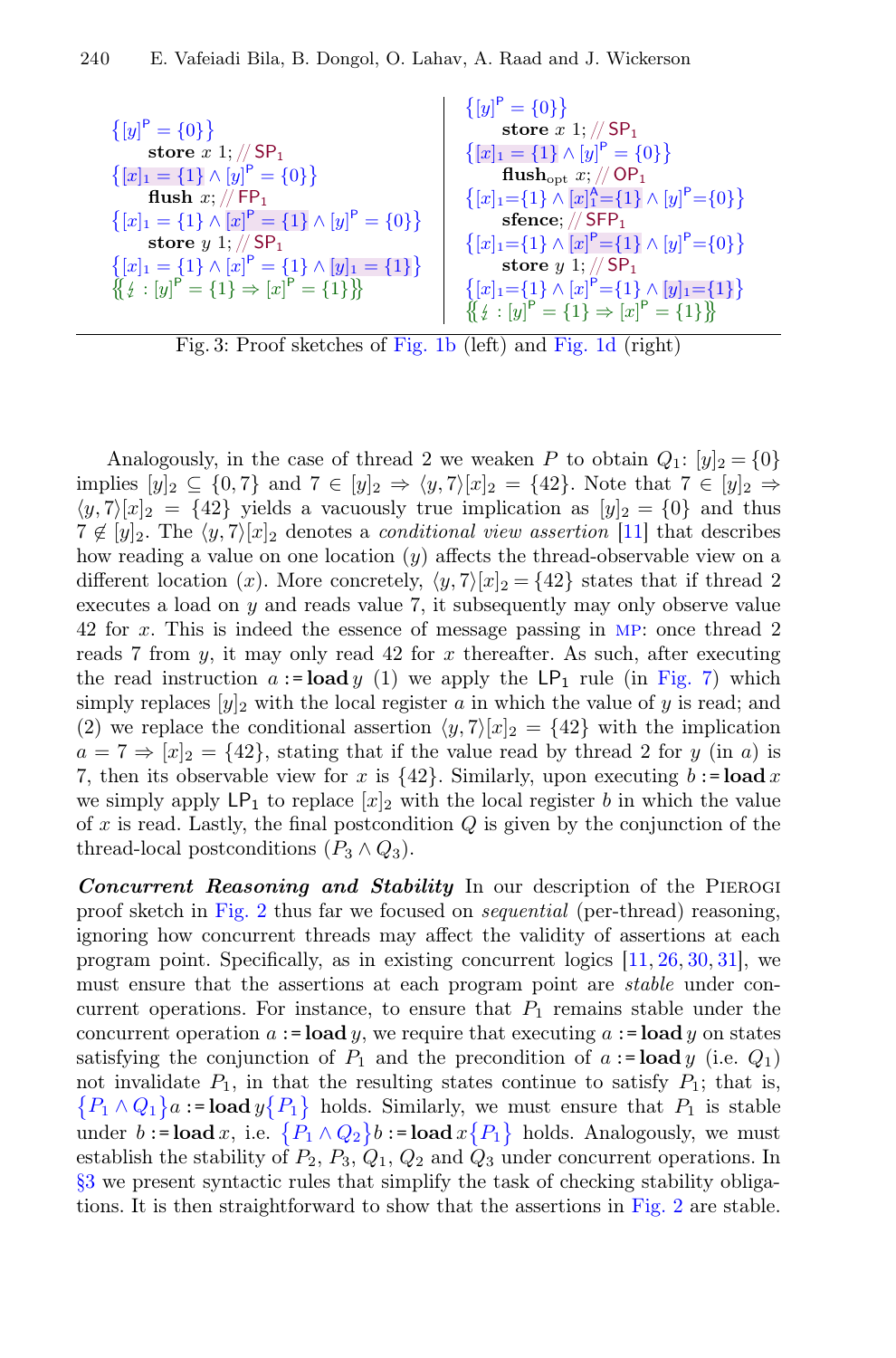**Reasoning about flush Persistency** To reason about the relaxed, buffered persistency of  $Px86_{view}$ , Cho et al. [\[9\]](#page-25-0) introduce *persistency views*, determining the possible persisted values for each location; i.e. the values of those writes that may have persisted to memory. Note that the persistency view determines the possible values observable upon recovery from a crash. By contrast, the (perthread) coherence views determine the observable values during normal (noncrashing) executions, and have no bearing on the post-crash values.

Analogously, we extend PIEROGI with assertions of the form  $[x]$ <sup>P</sup> = S, stating that the persistent view for  $x$  includes writes whose values are given by  $S$ . To see this, consider the Pierogi proof sketch of [Fig. 1b](#page-4-0) in [Fig. 3](#page-6-0) (left). Initially, y holds 0 in persistent memory:  $[y]^{P} = \{0\}$ . (Note that the precondition could additionally include  $[x]_1 = [y]_1 = \{0\} \wedge [x]^P = \{0\}$  to denote that initially the thread may only observe 0 for  $x$  and  $y$  and that  $x$  holds 0 in persistent memory; however, this is not needed for the proof and we thus forgo it.)

As before, after executing store  $x$  1, the observable value for  $x$  is updated, as denoted by  $[x]_1 = \{1\}$ . Moreover, after executing **flush** x, the persisted value for x is 1, as denoted by  $[x]$ <sup>P</sup> = {1}, by committing (persisting) the observable value for x (i.e.,  $[x]_1 = \{1\}$ ) to memory (see FP<sub>1</sub> in [Fig. 7\)](#page-13-0). Finally, after executing store y 1, the observable value for y is updated, as denoted by  $[y]_1 = \{1\}$ .

**Crash Invariants** Recall that  $f: y=1 \Rightarrow x=1$  in [Fig. 1b](#page-4-0) denotes a crash invariant in that it describes the persistent memory upon recover from a crash at any program point. This is because we have no control over when a crash may occur. To capture such invariants, in PIEROGI we write *quadruples* of the form  $\{P\} C \{Q\} \{f : I\},$  where  $\{P\} C \{Q\}$  denotes a Hoare triple and I denotes the crash invariant. If C is a sequential program, I must follow from every as the crash invariant. If  $C$  is a sequential program,  $I$  must follow from every assertion (including  $P$  and  $Q$ ) in the proof. For instance, in the proof outline of [Fig. 3](#page-6-0) (left) all four assertions imply the invariant  $[y]$ <sup>P</sup> = {1}  $\Rightarrow$   $[x]$ <sup>P</sup> = {1}. We discuss the meaning of crash invariants for concurrent programs below.

Reasoning about flush<sub>opt</sub> Persistency Recall that unlike flush, flush<sub>opt</sub> instructions (due to instruction reordering) may behave asynchronously and their efects may not take place immediately after execution. As such, unlike for flush x, after executing flush<sub>opt</sub> x we cannot simply copy the observable view on  $x$  to the persistent view on  $x$ .

To capture the asynchronous nature of  $\text{flush}_{\text{opt}}$ , Cho et al. [\[9\]](#page-25-0) introduce yet another set of views, namely the thread-local asynchronous view: the asynchronous view of thread  $\tau$  on x describes the values (writes) that will be persisted at a later time (asynchronously) by  $\tau$  upon executing a barrier instruction. That is, 1) when thread  $\tau$  executes  $\textbf{flus}_{\text{opt}} x$ , its asynchronous view of x is advanced to at least its observable view of x; and 2) when  $\tau$  executes a barrier (sfence, mfence or RMW), then its persistent view for each location is advanced to at least its corresponding asynchronous view. We model this in Pierogi by 1) setting  $[x]_{\tau}^{\mathsf{A}}$  to be a subset of  $[x]_{\tau}$  when **flush**<sub>opt</sub> x is executed; and 2) setting  $[x]^{\mathsf{P}}$ to be a subset of  $[x]_{\tau}^{\mathsf{A}}$  (for each location x) when a barrier is executed.

This is illustrated in the proof sketch of [Fig. 1d](#page-4-0) in [Fig. 3](#page-6-0) (right). In particular, unlike the proof sketch of [Fig. 1b](#page-4-0) in [Fig. 3](#page-6-0) (left), after executing  $\text{flux}_{\text{opt}}$  x we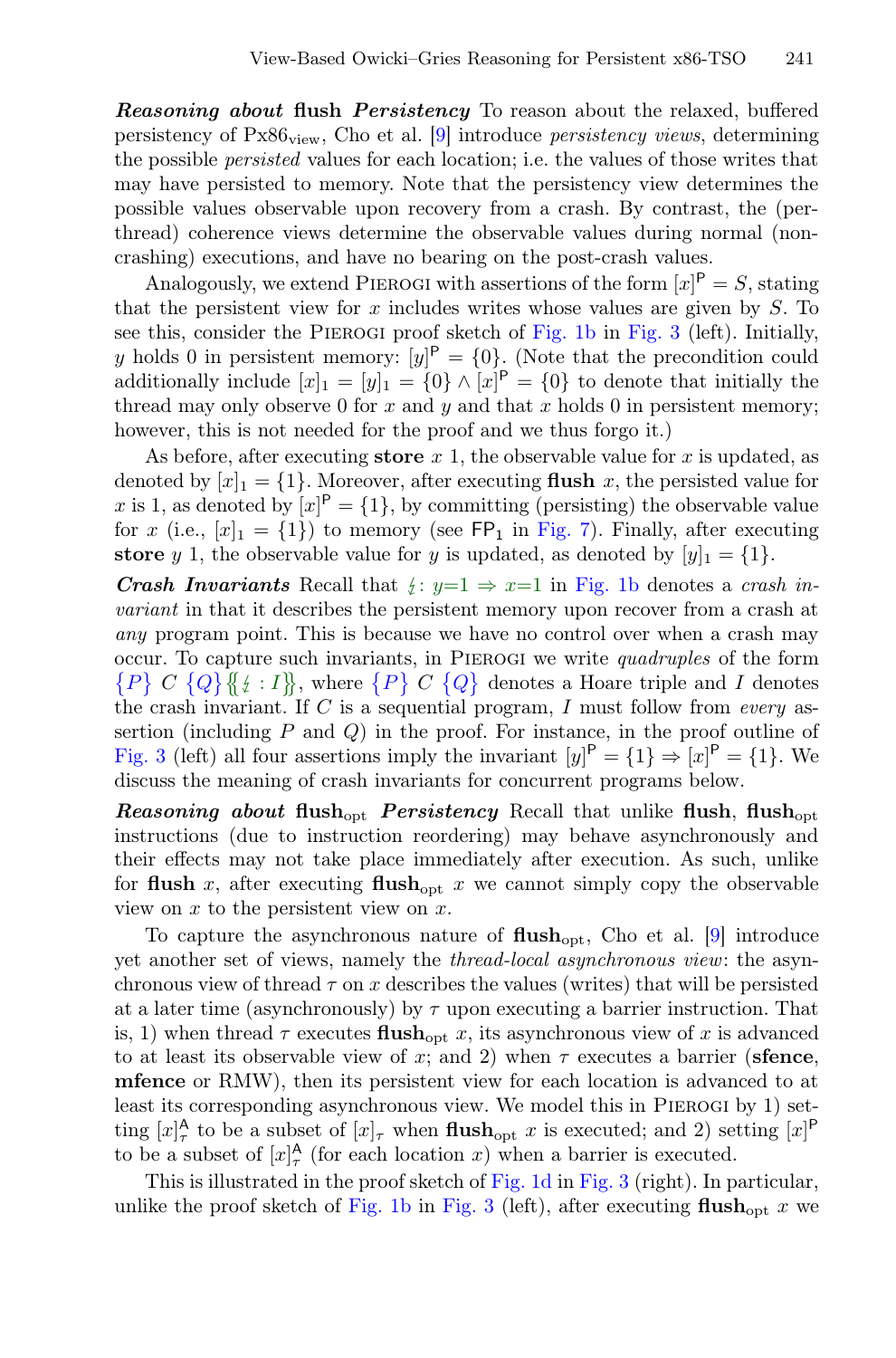<span id="page-8-1"></span>
$$
P: \{a = 0 \land \forall o \in \{x, y, z\}, \tau \in \{1, 2\}. [o]_{\tau} = [o]^{P} = \{0\}\}
$$
\n
$$
P_1: \{[y]_2 = \{0\} \land [z]^P = \{0\} \land a = 0\}
$$
\n
$$
P_2: \{[y]_2 = \{0\} \land [z]^P = \{0\} \land a = 0 \land [x]_1 = \{1\}\}
$$
\n
$$
P_3: \{[x]^P = \{1\}\}
$$
\n
$$
P_4: \{[x]^P = \{1\}\}
$$
\n
$$
P_5: \{[x]^P = \{1\}\}
$$
\n
$$
P_6: \{[x]^P = \{1\}\}
$$
\n
$$
P_7: \{[x]^P = \{1\}\}
$$
\n
$$
P_8: \{[x]^P = \{1\}\}
$$
\n
$$
P_9: \{[x]^P = \{1\}\}
$$
\n
$$
P_1: \{[x]^P = \{1\}\}
$$
\n
$$
P_2: \{[x]^P = \{1\}\}
$$
\n
$$
P_3: \{[x]^P = \{1\}\}
$$
\n
$$
P_4: \{[x]^P = \{1\}\}
$$
\n
$$
P_5: \{[x]^P = \{1\}\}
$$
\n
$$
P_6: \{[x]^P = \{1\}\}
$$
\n
$$
P_7: \{[x]^P = \{1\}\}
$$

Fig. 4: A Pierogi proof sketch of [Fig. 1e](#page-4-0)

cannot simply copy the thread-observable view to the persistent view. Rather, we copy the thread-observable view  $[x]_1$  to its asynchronous view and assert  $[x]_1^{\mathsf{A}} = \{1\};$  and upon executing the subsequent **sfence**, we copy the threadasynchronous view to the persistent view and assert  $[x]$ <sup>P</sup> = {1}.

**Putting It All Together** We next present a PIEROGI proof sketch of [Fig. 1e](#page-4-0) in [Fig. 4.](#page-8-1) The proof of the left thread is analogous to that in [Fig. 3](#page-6-0) (left); the proof of the right thread is straightforward and applies standard reasoning principles. The final postcondition  $Q$  is obtained by weakening the conjunction of per-thread postconditions.

Note that the crash invariant  $I$  follows from the assertions at each program point of thread 1 (i.e.  $P_1 \vee P_2 \vee P_3 \vee P_4 \Rightarrow I$ ). That is, the crash invariant must follow from the assertions at *all* program points of *some* thread (e.g. thread 1 in [Fig. 4\)](#page-8-1). In the case of sequential programs (e.g. in [Fig. 3\)](#page-6-0), this amounts to all program points (of the only executing thread). Intuitively, we must ensure that the crash invariant holds at every program point regardless of how the underlying state changes. As the assertions are stable under concurrent operations, it is thus sufficient to ensure that there exists some thread whose assertions at each program point imply the crash invariant.

## <span id="page-8-0"></span>3 The Pierogi Proof rules and Reasoning Principles

We proceed with a description of our verifcation framework. As with prior work [\[11\]](#page-25-3), the view-based semantics for persistent TSO [\[9\]](#page-25-0) allows us to use the standard Owicki–Gries rules [\[2,](#page-25-5) [30\]](#page-27-1) for compound statements. The main adjustment is the introduction of a new specialised assertion language capable of expressing properties about the diferent "views" described intuitively in [§2.](#page-2-0) As such, since view updates are highly non-deterministic, the standard "assignment axiom" of Hoare Logic (and by extension Owicki–Gries) is no longer applicable. Moreover, unlike SC, reads in a weak memory setting have a side-efect: their interaction with the memory location being read causes the view of the executing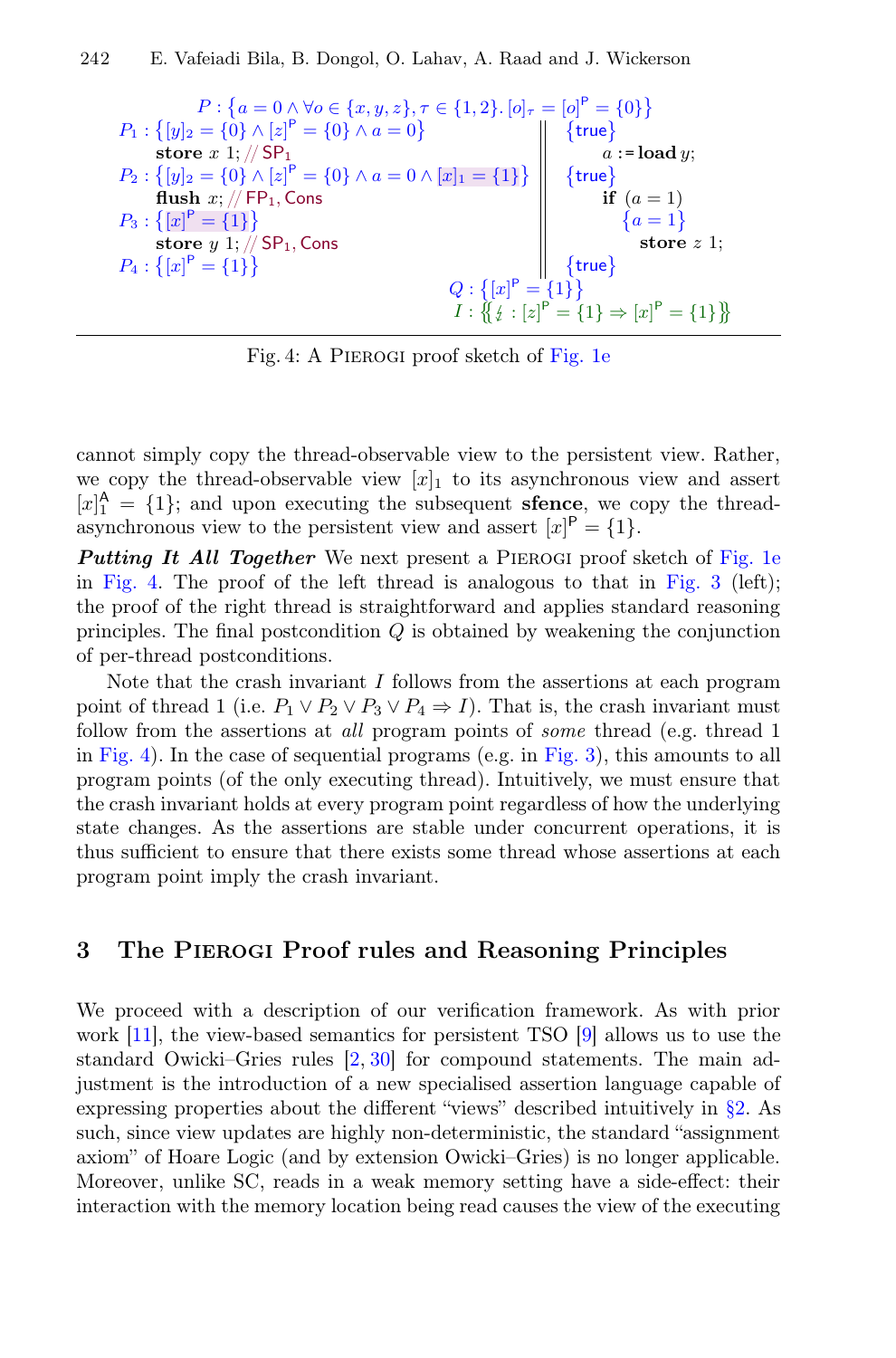<span id="page-9-0"></span> $v, u \in \text{VAL} \triangleq \mathbb{N}$   $x, y, \ldots \in \text{Loc}$   $a, b, \ldots \in \text{REG}$   $\tau \in \text{TD} \triangleq \mathbb{N}$   $i, j, k, \ldots \in \text{LAB}$  $\hat{a}, \hat{b}, \ldots \in \text{AuxVAR}$  $\hat{e} \in \text{AuxExp} ::= v | \hat{a} | \hat{e} + \hat{e} | \cdots$  $e \in \text{Exp} ::= v \mid a \mid e + e \mid \cdots$   $B \in \text{BEXP} ::= \text{true} \mid B \land B \mid \cdots$  $\alpha \in \text{AST} ::= \textbf{skip} \mid a := e \mid a := \textbf{load} \, x \mid \textbf{store} \, x \, e$  $| a := CAS \ x \ e \ e |$  sfence | mfence | flush  $x |$  flush<sub>opt</sub>  $x$  $ls \in \text{LST} ::= \alpha \text{goto } j \mid \text{if } B \text{goto } j \text{ else to } k \mid \langle \alpha \text{goto } j, \hat{a} := \hat{e} \rangle$  $\Pi \in \text{Prog} \triangleq \text{Tip} \times \text{Lab} \rightarrow \text{LST}$   $\vec{pc} \in \text{PC} \triangleq \text{Tip} \rightarrow \text{LAB}$ 

Fig. 5: The Pierogi domains and programming language

thread to advance. Therefore, we resort to a set of proof rules that describe how views are modifed and manipulated, as formalised by our view-based assertions.

#### 3.1 The Pierogi Programming Language

We present the programming language in [Fig. 5.](#page-9-0) Atomic statements (in AST) comprise skip, assignment, memory reads and writes, barrier instructions and explicit persists. Specifically,  $a := e$  evaluates expression e and returns it in (thread-local) register  $a$ ;  $a := \textbf{load } x$  reads from memory location x and returns it in register  $a$ ; and store  $x e$  writes the evaluated value of  $e$  into location  $x$ . The  $a := CAS x e_1 e_2$  denotes 'compare-and-set' on location x, from the evaluated value of  $e_1$  to the evaluated value of  $e_2$ , and sets a to 1 if the CAS succeeds and to 0, otherwise. Finally, mfence denotes a memory fence, sfence denotes a store fence, and flush x and flush<sub>opt</sub> x denote explicit persist instructions (see [§2\)](#page-2-0).

Formally, we model a program  $\Pi$  as a function mapping each pair  $(\tau, i)$  of thread identifier and label to the *labelled statement* (in LST) to be executed. A labelled statement may be 1) a plain statement of the form  $\alpha$  goto j, comprising an atomic statement  $\alpha$  to be executed and the label j of the next statement; 2) a conditional statement of the form if B goto j else to k to accommodate branching, which proceeds to label j if B holds and to  $k$ , otherwise; or 3) a statement with an auxiliary update  $\langle \alpha \rangle$  goto j,  $\hat{a} := \hat{e}$ , which behaves as  $\alpha \rangle$  goto j, but in addition (in the same atomic step) updates the value of the auxiliary variable  $\hat{a}$  with the auxiliary expression  $\hat{e}$ . It is well known that Owicki-Gries proofs require auxiliary variables to record the history of executions to diferentiate states that would otherwise not be distinguishable [\[30\]](#page-27-1). We show how auxiliary variables are used in Pierogi in the fush bufering example [\(§4\)](#page-16-0).

<span id="page-9-1"></span>We track the control flow within each thread via the *program counter func*tion,  $\vec{pc}$ , recording the program counter of each thread. We assume a designated label,  $\iota \in$  LAB, representing the *initial label*; i.e. each thread begins execution with  $\vec{pc}(\tau) = \iota$ . Similarly,  $\zeta \in \text{LAB}$  represents the final label. Moreover, if  $\vec{pc}(\tau) = i$  at the current execution step, then: 1) when  $\Pi(\tau, i) = \alpha$  goto j or  $\Pi(\tau, i) = \langle \alpha \text{goto } j, a := \hat{e} \rangle$ , then  $\vec{pc}(\tau) = j$  at the next step; 2) when  $\Pi(\tau, i) =$ if B goto j else to k at the current step, then if B holds in the current state, then  $\vec{pc}(\tau) = j$  at the next step; otherwise  $\vec{pc}(\tau) = k$  at the next step.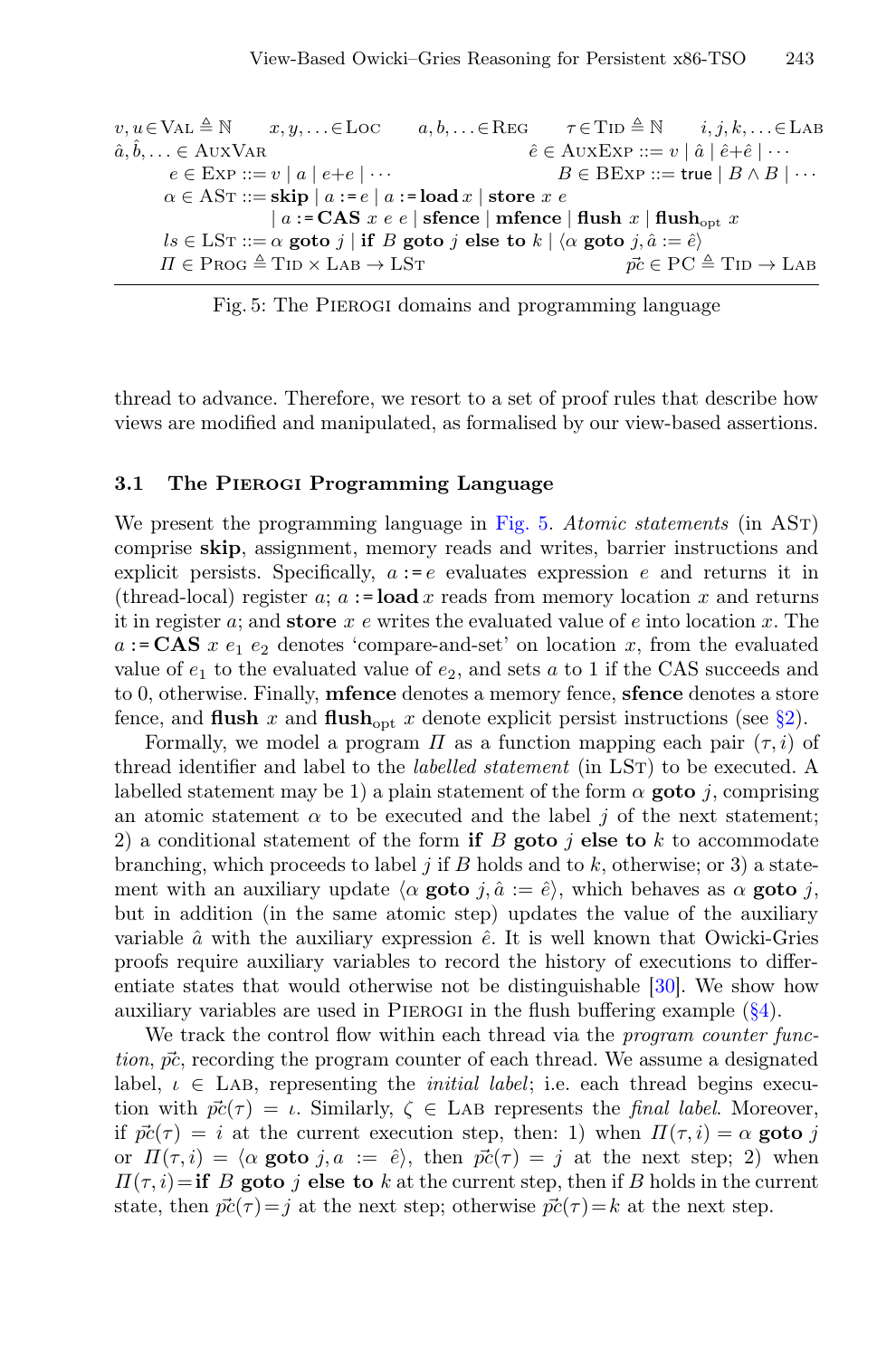*Example 1.* The program in [Fig. 4,](#page-8-1) assuming that the left thread has id 1, is given as follows. The formalisation of the right thread is omitted, but is similar.

$$
\Pi \triangleq \left\{ (1, \iota) \mapsto \text{store } x \text{ 1 goto } 2, (1, 2) \mapsto \text{flush } x \text{ goto } 3, \\ (1, 3) \mapsto \text{store } y \text{ 1 goto } \zeta, \dots \right\}
$$

#### <span id="page-10-0"></span>3.2 View-Based Expressions

As with prior work on the RC11 model [\[21\]](#page-26-2), we interpret PIEROGI expressions directly over a view-based state. We use expressions tailored for the view-based  $Px86_{\text{view}}$  model [\[9\]](#page-25-0), which allow us to express relationships between different system components, including the persistent memory.

Our expressions fall into one of four categories: 1) current view expressions, which describe the current views of diferent system components (e.g. the persistent view); 2) *conditional view* expressions [\[11\]](#page-25-3), which describe a view on a location after reading a particular value on a *different* location; 3) last view expressions, which hold if a component is viewing the last write to a location; and 4) write-count expressions, which describe the number of writes to a location.

Our current view expressions comprise  $[x]_{\tau}$ ,  $[x]_{\tau}^{\mathsf{P}}$  and  $[x]_{\tau}^{\mathsf{A}}$ , as described below; as shown in [§2,](#page-2-0) each of these expressions describes a set of possible values.

- $[x]_{\tau}$  denotes the *coherence view* of thread  $\tau$ : the set of values  $\tau$  may read for x.
- $[x]$ <sup>P</sup> denotes the *persistent memory view*: the set of values that x may hold in (persistent) memory.
- $[x]_{\tau}^{\mathsf{A}}$  denotes the *asynchronous memory view* of thread  $\tau$ : the set of values that can be persisted after a barrier instruction (sfence/mfence/RMW) is executed by  $\tau$  (see rule OP in [Fig. 7\)](#page-13-0). Asynchronous views are updated after executing a  $\text{flux}_{\text{oot}}$ ; however, unlike persistent memory views, the values in asynchronous views are not guaranteed to be persisted until a subsequent barrier is executed by the same thread.

Conditional view expressions are of the form  $\langle x, v \rangle [y]_\tau$ , as described below. As discussed in  $\S2$ , conditional expressions capture the crux of message passing.

 $\langle x, v \rangle [y]_\tau$  returns a set of values that  $\tau$  may read for y after it reads value v for x. In particular, if  $\langle x, v \rangle [y]_\tau = S$  holds for some set S and  $\tau$  executes  $a := \textbf{load } x$ , then in the state immediately after the load, if  $a = v$ , then  $[y]_{\tau} \subseteq S$  (see LP<sub>2</sub> in [Fig. 7\)](#page-13-0).

Last-view expressions  $(cf. [16])$  $(cf. [16])$  $(cf. [16])$  are boolean-valued and hold if a particular component is synchronised (i.e. observes the latest value) on the given location. Such expressions provide determinism guarantees on load and fush. For instance if the view of  $\tau$  is the last write on x, then a read from x by  $\tau$  will load this last value. Last-view expressions comprise  $||x||_{\tau}$  and  $||x||_{\tau}^{F}$ :

 $\llbracket x \rrbracket_{\tau}$  holds iff  $\tau$  is currently viewing the *last* write to x. Thus, for example, if  $\llbracket x \rrbracket_{\tau}$  holds, then a **load** from x by  $\tau$  reads the last write to x. Note that unlike architectural operational models [\[36\]](#page-27-2), in the view model [\[9\]](#page-25-0), writes are visible to all threads as soon as they occur.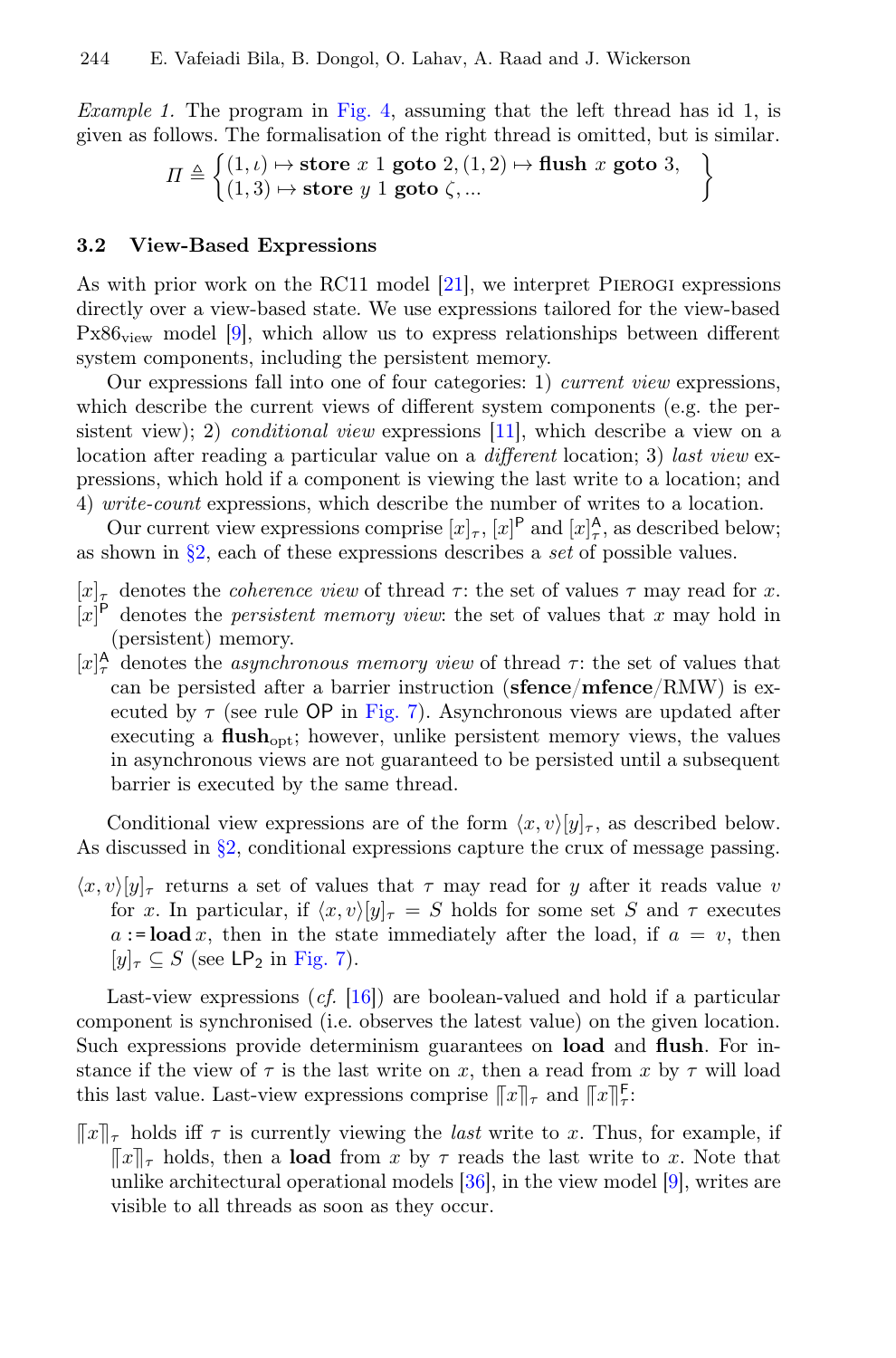$\lceil x \rceil_{\tau}^{\mathsf{F}}$  holds iff a **flush** of x by  $\tau$  is guaranteed to flush the *last* write to x to persistent memory persistent memory.

Lastly, write-count expressions are of the form  $|x, v|$ , as described below. Such assertions are useful for inferring view expressions from known facts about the number of writes in the system with a particular value (see [Fig. 11\)](#page-18-1).

|x, v| returns the number of writes to x with value v. If  $|x, v|$  holds and  $\tau$  writes to  $y \neq x$ , or writes a value  $u \neq v$ , then  $|x, v|$  continues to hold afterwards.

#### 3.3 Owicki–Gries Reasoning

We present the PIEROGI proof system, as an extension of Hoare Logic with Owicki–Gries reasoning to account for concurrency. The main diferences are that 1) our program annotations contain view-based assertions that allow reasoning about weak and persistent memory behaviours; and 2) we defne a crash invariant to describe the recoverable state of the program after a crash. We proceed by frst defning proof outlines, then providing syntactic rules for proving their validity. Our proof rules are syntactic, and thus can be understood and used without having to understand the details of the underlying  $Px86_{view}$  model.

We let ASSERTION<sub>PV</sub> be the set of *assertions* (i.e. predicates over  $Px86_{view}$ states) that use view-based expressions [\(§3.2\)](#page-10-0). A crash invariant,  $I \in \text{INV} \subset$ ASSERTION<sub>PV</sub>, is defined over persistent views only, i.e. it only comprises the persistent view expressions of the form  $[x]^P$ . We model program annotations via an annotation function, ann  $\in$  ANN = TID  $\times$  LAB  $\rightarrow$  ASSERTION<sub>PV</sub>, associating each program point  $(\tau, i)$  with its associated assertion. A proof outline is a tuple  $(in, ann, I, fin),$  where  $in, fin \in \text{ASSENTION}_{\text{PV}}$  are the initial and final assertions.

<span id="page-11-0"></span>Example 2. The annotation of the proof in [Fig. 4](#page-8-1) is given by ann, with the mappings of thread 1 as shown below; the mappings of thread 2 are similar.

$$
ann \triangleq \{(1, \iota) \mapsto P_1, (1, 2) \mapsto P_2, (1, 3) \mapsto P_3, (1, \zeta) \mapsto P_4, \dots \}
$$

Additionally, we have  $in \triangleq a = 0 \land \forall o \in \{x, y, z\}, \tau \in \{1, 2\}$ .  $[o]_{\tau} = [o]^{P} = \{0\}$ ,  $\text{fin } \triangleq [x]^{\mathsf{P}} = \{1\} \text{ and } I \triangleq [z]^{\mathsf{P}} = \{1\} \Rightarrow [x]^{\mathsf{P}} = \{1\}.$ 

<span id="page-11-1"></span>**Definition 1 (Valid proof outline).** A proof outline  $(in, ann, I, fin)$  is valid for a program  $\Pi$  iff the following hold:

Initialisation. For all  $\tau \in \text{TID}, \text{in} \Rightarrow \text{ann}(\tau, \iota)$ . Finalisation.  $(\bigwedge_{\tau \in \text{TID}} \text{ann}(\tau, \zeta)) \Rightarrow \text{fin}.$ Local correctness. For all  $\tau \in \text{TID}$  and  $i \in \text{LAB}$ , either:  $-I\left(\tau,i\right) = \alpha$  goto j and  $\{ann(\tau,i)\}\alpha \{ann(\tau,j)\};$  or  $-I\rightarrow H(\tau, i) = \textbf{if } B \textbf{ goto } j \textbf{ else to } k \textbf{ and both } ann(\tau, i) \land B \Rightarrow ann(\tau, j) \textbf{ and } j \textbf{ else } k \textbf{ else } j \textbf{ else } k \textbf{ else } j \textbf{ else } j \textbf{ else } j \textbf{ else } j \textbf{ else } j \textbf{ else } j \textbf{ else } j \textbf{ else } j \textbf{ else } j \textbf{ else } j \textbf{ else } j \textbf{ else } j \textbf{ else } j \textbf{ else } j \textbf{ else } j \textbf{ else } j \textbf{ else } j \textbf{ else } j \textbf{ else } j \text$  $ann(\tau, i) \land \neg B \Rightarrow ann(\tau, k) \text{ hold};$  or  $-I\!\!I(\tau,i) = \langle \alpha \text{ goto } j, \hat{a} := \hat{e} \rangle \text{ and } \{ \operatorname{ann}(\tau,i) \} \alpha \{ \operatorname{ann}(\tau,j) [\hat{e}/\hat{a}] \}.$ Stability. For all  $\tau_1, \tau_2 \in \text{TID}$  such that  $\tau_1 \neq \tau_2$  and  $i_1, i_2 \in \text{LAB}$ :  $- \text{ if } \Pi(\tau_1, i_1) = \alpha \text{ goto } j, \text{ then } \left\{ \tanh(\tau_2, i_2) \wedge \tanh(\tau_1, i_1) \right\} \alpha \left\{ \tanh(\tau_2, i_2) \right\};$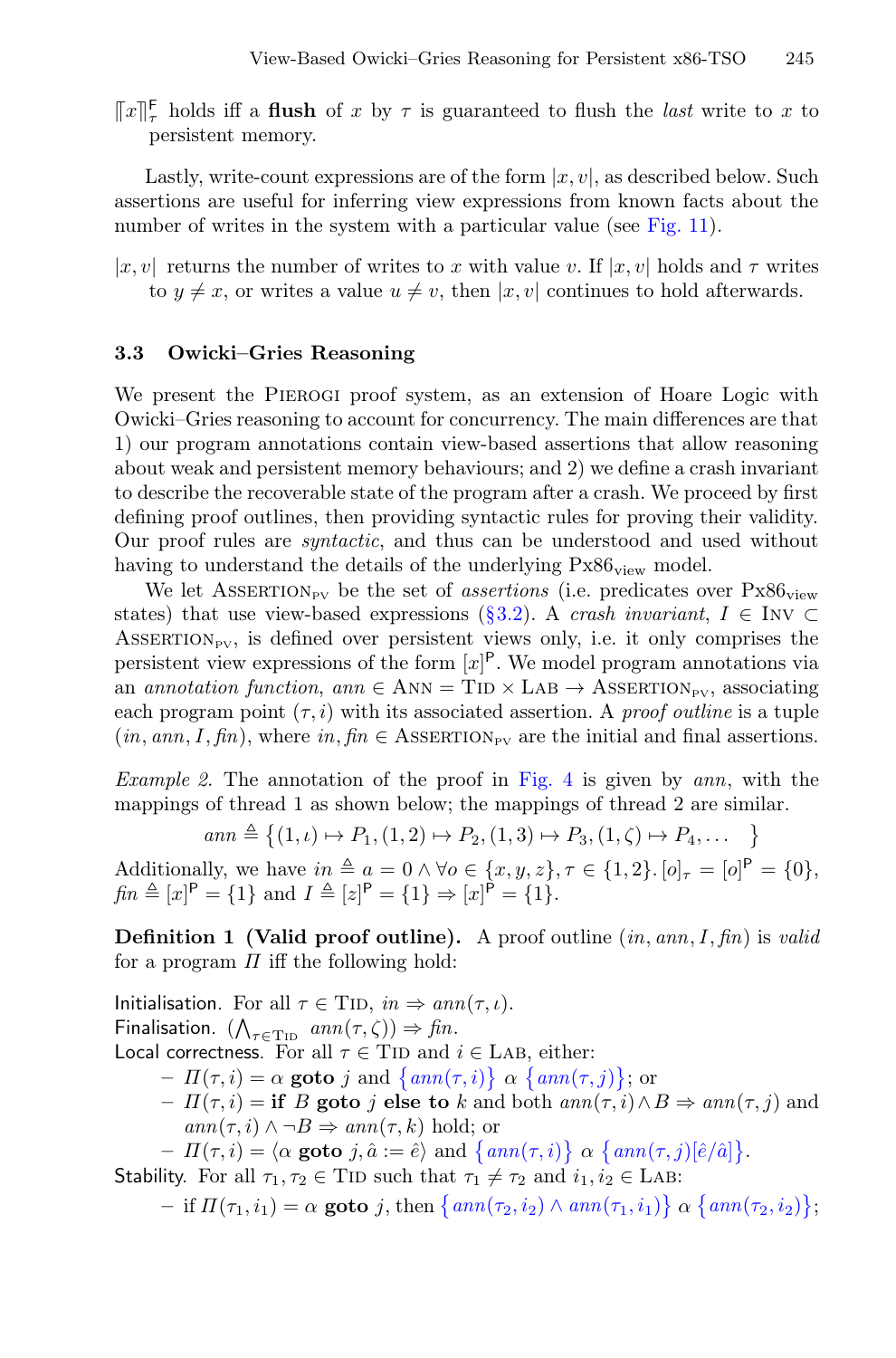– if  $\Pi(\tau_1, i_1) = \langle \alpha \text{ goto } j, \hat{a} := \hat{e} \rangle$ , then  $\{ann(\tau_2, i_2) \wedge ann(\tau_1, i_1)\} \alpha \{ann(\tau_2, i_2)[\hat{e}/\hat{a}]\}.$ Persistence. There exists  $\tau \in$  TID such that for all  $i \in$  LAB,  $ann(\tau, i) \Rightarrow I$ .

Intuitively, Initialisation (resp. Finalisation) ensures that the initial (resp. fnal) assertion of each thread holds at the beginning (resp. end); Local correctness establishes annotation validity for each thread; Stability ensures that each (local) thread annotation is interference-free under the execution of other threads [\[30\]](#page-27-1); and Persistence ensures that the crash invariant holds at every program point for some thread.

<span id="page-12-3"></span>Example 3. Given the program in [Example 1](#page-9-1) and its annotation in [Example 2,](#page-11-0) both Initialisation and Finalisation clearly hold. Moreover, Persistence holds for thread 1. For Local correctness of thread 1, we must prove  $(1)$ – $(3)$  below; Local correctness of thread 2 is similar.

<span id="page-12-1"></span>
$$
\{P_1\} \text{ store } x \text{ 1 } \{P_2\} \tag{1}
$$

$$
\{P_2\} \quad \text{f lush } x \quad \{P_3\} \tag{2}
$$

$$
\{P_3\} \text{ store } y \text{ 1 } \{P_4\} \tag{3}
$$

For Stability of P (the precondition of store  $x$  1 in thread 1) against thread 2 we must prove:

<span id="page-12-2"></span>
$$
\{P_1\} \ a := \mathbf{load} \ y \ \{P_1\} \tag{4}
$$

$$
\{P_1 \wedge a = 1\} \text{ store } z \ 1 \ \{P_1\} \tag{5}
$$

Stability of other assertions (i.e.,  $P_2-P_4$ ) is similar. We prove [\(1\)](#page-12-1)–[\(5\)](#page-12-2) in [§3.4.](#page-12-0)

#### <span id="page-12-0"></span>3.4 Pierogi Proof rules

One of the main benefts of Pierogi is the ability to perform proofs at a high level of abstraction. In this section, we provide the set of proof rules that we use. The annotation within a proof outline is, in essence, an invariant mapping each program location to an assertion that holds at the program location. Thus, we prove local correctness by checking that each atomic step of a thread establishes the assertions in that thread. Similarly, we check stability by checking each assertion in one thread against each atomic step of the other threads. To enable proof abstraction, we introduce a set of proof rules that describe the interaction between the assertions from  $\S 3.2$  and the atomic program steps. We will use the standard decomposition rules from Hoare Logic to reduce proof outlines and enable our rules over atomic steps to be applied.

**Standard Decomposition Rules** The standard decomposition rules we use are given in [Fig. 6,](#page-13-1) which allow one to weaken preconditions and strengthen postconditions, and decompose conjunctions and disjunctions.

Rules for Atomic Statements and View-Based Assertions Weak and persistent memory models (e.g. Px86) are inherently non-deterministic. Moreover in contrast to sequential consistent, in view-based operational semantics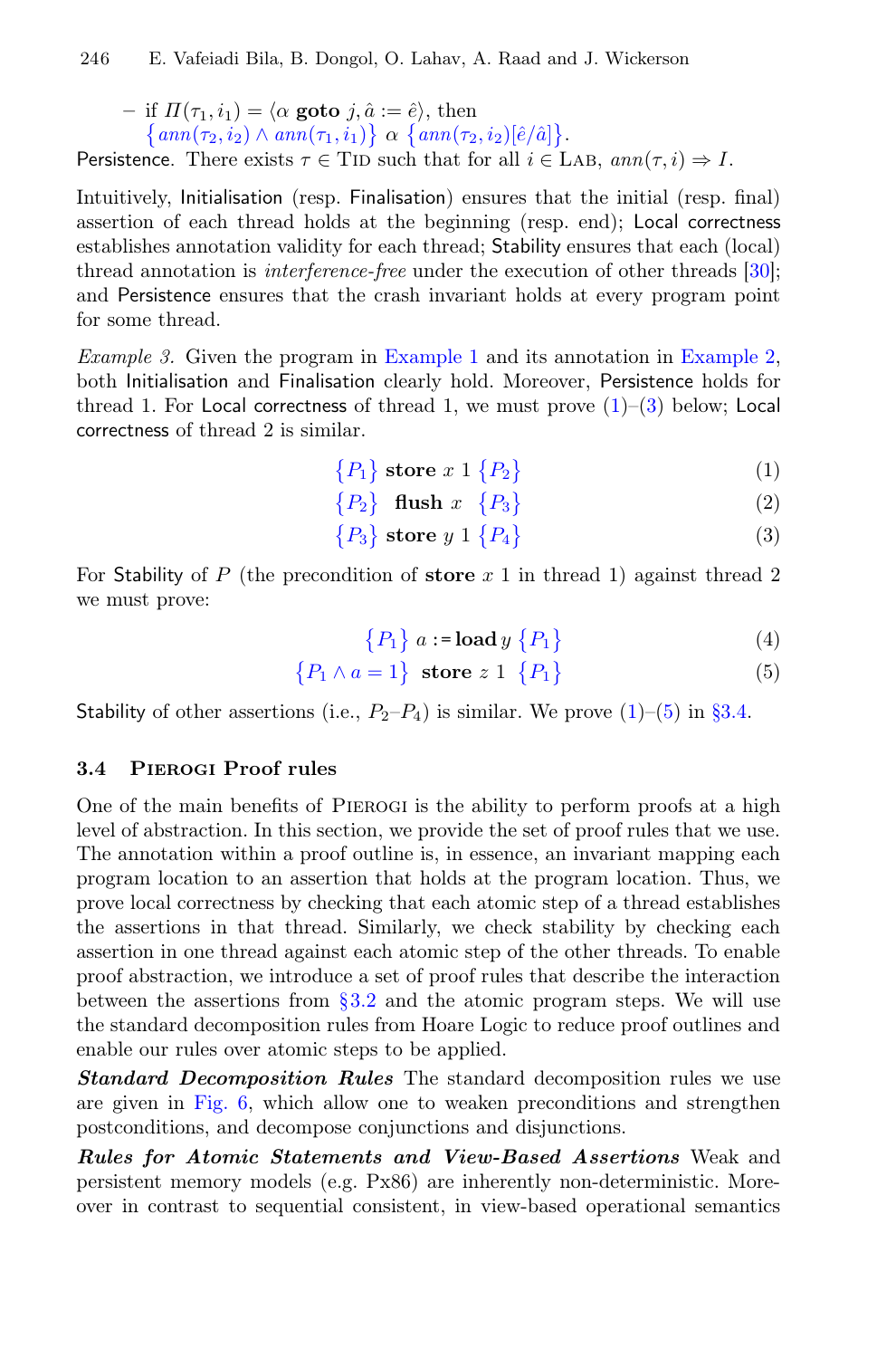<span id="page-13-1"></span>
$$
P' \Rightarrow P \quad Q \Rightarrow Q' \qquad \{P_1\} \quad I \quad \{Q_1\} \qquad \{P_1\} \quad I \quad \{Q_1\} \qquad \{P_2\} \quad I \quad \{Q_2\} \qquad \{P_3 \} \quad I \quad \{Q_3\} \qquad \{P_4\} \quad I \quad \{Q_4\} \qquad \{P_5 \} \quad I \quad \{Q_2\} \qquad \{P_6 \} \quad I \quad \{Q_1 \} \qquad \{P_7 \} \quad I \quad \{Q'_1\} \qquad \{P_1 \land P_2\} \quad I \quad \{Q_1 \land Q_2\} \qquad \text{Disj } \frac{P_1 \land P_2}{P_1 \lor P_2} \quad I \quad \{Q_1 \lor Q_2\}
$$

<span id="page-13-0"></span>

|                                                                                                                                        |           | Precondition Statement Postcondition                                                | Const. $Ref.$     |                 |
|----------------------------------------------------------------------------------------------------------------------------------------|-----------|-------------------------------------------------------------------------------------|-------------------|-----------------|
| $\{ x _{\tau} = S\}$                                                                                                                   |           | ${a \in S \wedge [x]_{\tau} \subseteq S}$                                           |                   | LP <sub>1</sub> |
| ${u \in [x]_{\tau} \Rightarrow \langle x, u \rangle[y]_{\tau} = S}$ $a :=$ <b>load</b> $x \{a = u \Rightarrow [y]_{\tau} \subseteq S}$ |           |                                                                                     |                   | LP <sub>2</sub> |
| $\{ x, u  = 1 \wedge   x  _{\tau'} \wedge  x _{\tau'} = \{u\}\}\$                                                                      |           | $a = u \Rightarrow [x]_{\tau} = \{u\}\}.$                                           |                   | LP <sub>3</sub> |
| $\{true\}$                                                                                                                             |           | $\{[x]_{\tau} = \{v\}\}\$                                                           |                   | SP <sub>1</sub> |
| $\{[x]_{\tau'}=S\}$                                                                                                                    |           | $\{[x]_{\tau'}=S\cup\{v\}\}\$                                                       | $\tau \neq \tau'$ | SP <sub>2</sub> |
| $\{[x]_{\tau'}^{\mathsf{A}}=S\}$                                                                                                       |           | $\{[x]_{\tau}^{\mathsf{A}} = S \cup \{v\}\}\$                                       |                   | SP <sub>3</sub> |
|                                                                                                                                        |           | $\{ x ^P = S\}$ store $x \, v \, \{ x ^P = S \cup \{v\}\}\$                         |                   | SP <sub>4</sub> |
| $\{[y]_\tau = S \wedge v \notin [x]_{\tau'}\}$                                                                                         |           | $\{ \langle x, v \rangle [y]_{\tau'} \subseteq S \}$                                | $\tau \neq \tau'$ | SP <sub>5</sub> |
| $\{true\}$                                                                                                                             |           | $\{\llbracket x \rrbracket_\tau \wedge \llbracket x \rrbracket_\tau^{\mathsf{F}}\}$ |                   | SP <sub>6</sub> |
| $\{ x,v =n\}$                                                                                                                          |           | $ x, v  = n + 1$                                                                    |                   | SP <sub>7</sub> |
| $\{ x _{\tau} = S\}$                                                                                                                   |           | $\{[x]^{\mathsf{P}}\subseteq S \wedge [x]_{\tau}^{\mathsf{A}}\subseteq S\}$         |                   | FP <sub>1</sub> |
| $\{ [x]^{\mathsf{P}} = S \}$                                                                                                           | flush $x$ | $\{[x]^{\mathsf{P}}\subseteq S\}$                                                   |                   | FP <sub>2</sub> |
| $\{\llbracket x \rrbracket_{\tau'} \wedge [x]_{\tau'} = \{u\} \wedge \llbracket x \rrbracket_{\tau}^{\mathsf{F}}\}$                    |           | ${[x]^{\mathsf{P}}} = {u}$                                                          |                   | FP <sub>3</sub> |
| $\{ x _{\tau}  = S \vee  x _{\tau}^{\mathsf{A}} = S\}$ flush <sub>opt</sub> $x \{[x]_{\tau}^{\mathsf{A}} \subseteq S\}$                |           |                                                                                     |                   | OP.             |
| $\{ [x]_7^{\mathsf{A}} = S \vee [x]^{\mathsf{P}} = S \}$                                                                               | sfence    | $\{[x]^{\mathsf{P}}\subseteq S\}$                                                   |                   | <b>SFP</b>      |

Fig. 6: Standard decomposition rules of Pierogi

Fig. 7: Selected proof rules for atomic statements executed by thread  $\tau$ 

(such as  $Px86_{view}$ ) instructions such as  $a := load x$  have may a side-effect since they may update the view of the thread performing the **load**  $(cf. [11])$  $(cf. [11])$  $(cf. [11])$ . Therefore, unlike Hoare Logic, which contains a single rule for assignment, we have a set of rules for atomic statements, describing their interaction with view-based assertions. Each of the rules in this section has been proved sound with respect to the view-based semantics encoded in Isabelle/HOL.

A selection of these rules for the atomic statements is given in [Fig. 7,](#page-13-0) where the statement is assumed to be executed by thread  $\tau$ . The first column contains the pre/post condition triple, the second any additional constraints and the third, labels that we use to refer to the rules in our descriptions below. Unless explicitly mentioned as a constraint, we do not assume that threads, locations and values are distinct; e.g. rule  $\textsf{LP}_3$  (referring to  $\tau$  and  $\tau'$ ) holds regardless of whether  $\tau = \tau'$  or not.

The rules in [Fig. 7](#page-13-0) provide high-level insights into the low-level semantics of  $Px86<sub>view</sub>$  without having to understand the operational details. The  $LP<sub>i</sub>$  rules are for statement a:= $\text{load } x$ . Rule LP<sub>1</sub> states that if  $\tau$ 's view of x is the set of values S, then in the post state a is an element of S and moreover  $\tau$ 's view of x is a subset of S (since  $\tau$ 's view may have shifted). By  $\mathsf{LP}_2$ , provided the conditional view of  $\tau$  on y (with condition  $x = u$ ) is S, if the load returns value u, then the view of  $\tau$  is shifted so that  $[y]_{\tau} \subseteq S$ . We only have  $[y]_{\tau} \subseteq S$  in the postcondition because there may be multiple writes to x with value  $u$ ; reading x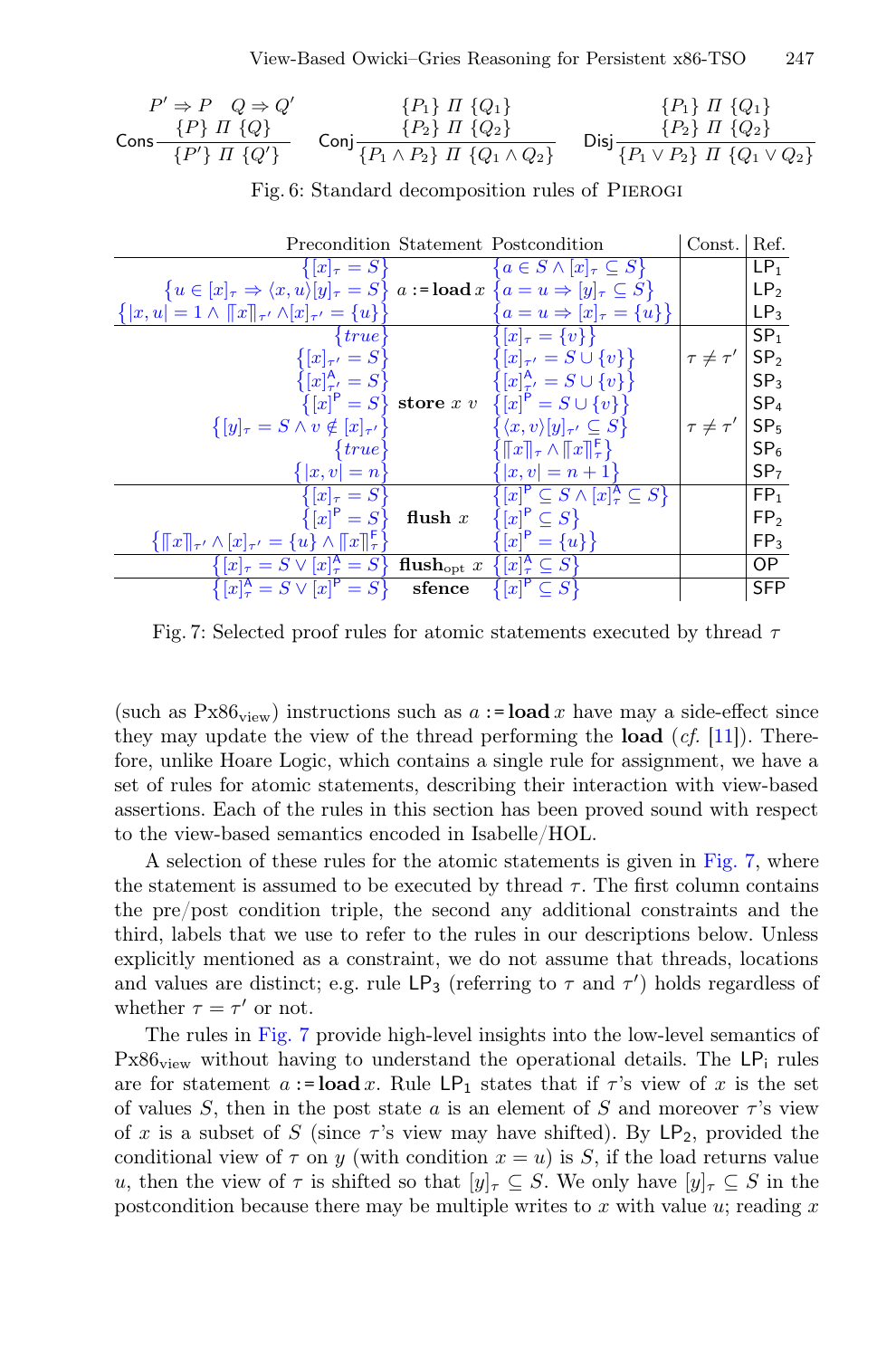read may shift the view to the latter write, thus reducing the set of values that  $\tau$  can read for y. LP<sub>3</sub> describes conditions for a deterministic load by thread  $\tau$ . The precondition assumes that there is only one write to  $x$  with value  $u$ , that some thread  $\tau'$  sees the last write to x with value u. Then, if  $\tau$  reads u, its view of  $x$  is also constrained to just the set containing  $u$ .

The store rules,  $SP_i$ , reflect that fact that a new write modifies the views of the other threads as well as the persistent memory and asynchronous views. The first four rules describe the interaction of a **store** by thread  $\tau$  with current view assertions. By  $\mathsf{SP}_1$ , the store ensures that the current view of  $\tau$  is solely the value v written by  $\tau$ . This is because in Px86<sub>view</sub>, new writes are introduced by the executing thread,  $\tau$ , with a maximal timestamp (see STORE rule in [Fig. 12\)](#page-19-0), and  $\tau$ 's view is updated to this new write.  $SP_2$ ,  $SP_3$  and  $SP_4$  are similar, and assuming that the view (of another thread, persistent memory and asynchronous view, respectively) in the pre-state is  $S$ , shows that the view in the post state is  $S \cup \{v\}$ . Rule  $\text{SP}_5$  allows one to *introduce* a conditional observation assertion  $\langle x, v \rangle [y]_{\tau'}$  where  $\tau' \neq \tau$ . The pre-state of SP<sub>5</sub> assumes that  $\tau$ 's view of y is the set S, and that  $\tau'$  cannot view value v for y. Rule  $\mathsf{SP}_6$  introduces last-view assertions for  $\tau$  after  $\tau$  performs a write to x, and finally  $SP_{7}$  states that the number of writes to x with value v increases by 1 after executing store x v.

Rules  $FP_i$  describe the effect of **flush** x on the state.  $FP_1$  states that, provided that the current view of  $\tau$  for x is the set of values S, after executing flush x, we are guaranteed that both the persistent view and asynchronous view of  $\tau$  for x are subsets of S. We obtain a subset in the post state since the  $Px86_{\text{view}}$  semantics potentially moves the persistent and asynchronous views forward. Similarly, by  $FP_2$  if the current persistent view of x is S, then after executing flush x the persistent view will be a subset of  $S$ . Finally,  $\text{FP}_3$  provides a mechanism for establishing a deterministic persistent view  $u$  for  $x$ . The precondition assumes that some thread's view of x is the last write with value u and that  $\tau$ 's view is such that the flush is guaranted to flush to this last write to  $x$ .

Rule OP describes how the asynchronous view of  $\tau$  in the postcondition of flush<sub>opt</sub> x is related to the current view of  $\tau$  and the asynchronous view in the precondition. Finally, rule SFP describes the relationship between the persistent view in the postcondition and the asynchronous view and persistent view in the precondition for an sfence instruction.

Our Isabelle/HOL development contains further rules for the other instructions, including mfence and cas, which we omit here for space reasons. In addition, we prove the stability of several assertions (see [Fig. 8](#page-15-1) for a selection). An assertion P is *stable* over a statement  $\alpha$  executed by  $\tau$  iff  $\{P\}$   $\alpha$   $\{P\}$  holds.

Well-formedness The final major aspect of our framework is a well-formedness condition that describes the set of reachable states in the  $Px86_{view}$  semantics. The condition is expressed as an invariant of the semantics: it holds initially, and is stable under every possible transition of  $Px86_{view}$ . In fact, the rules in Figs. [7](#page-13-0) and [8](#page-15-1) are proved with respect to this well-formedness condition.

The majority of the well-formedness constraints are straightforward, e.g. describing the relationship between the views of diferent components. The most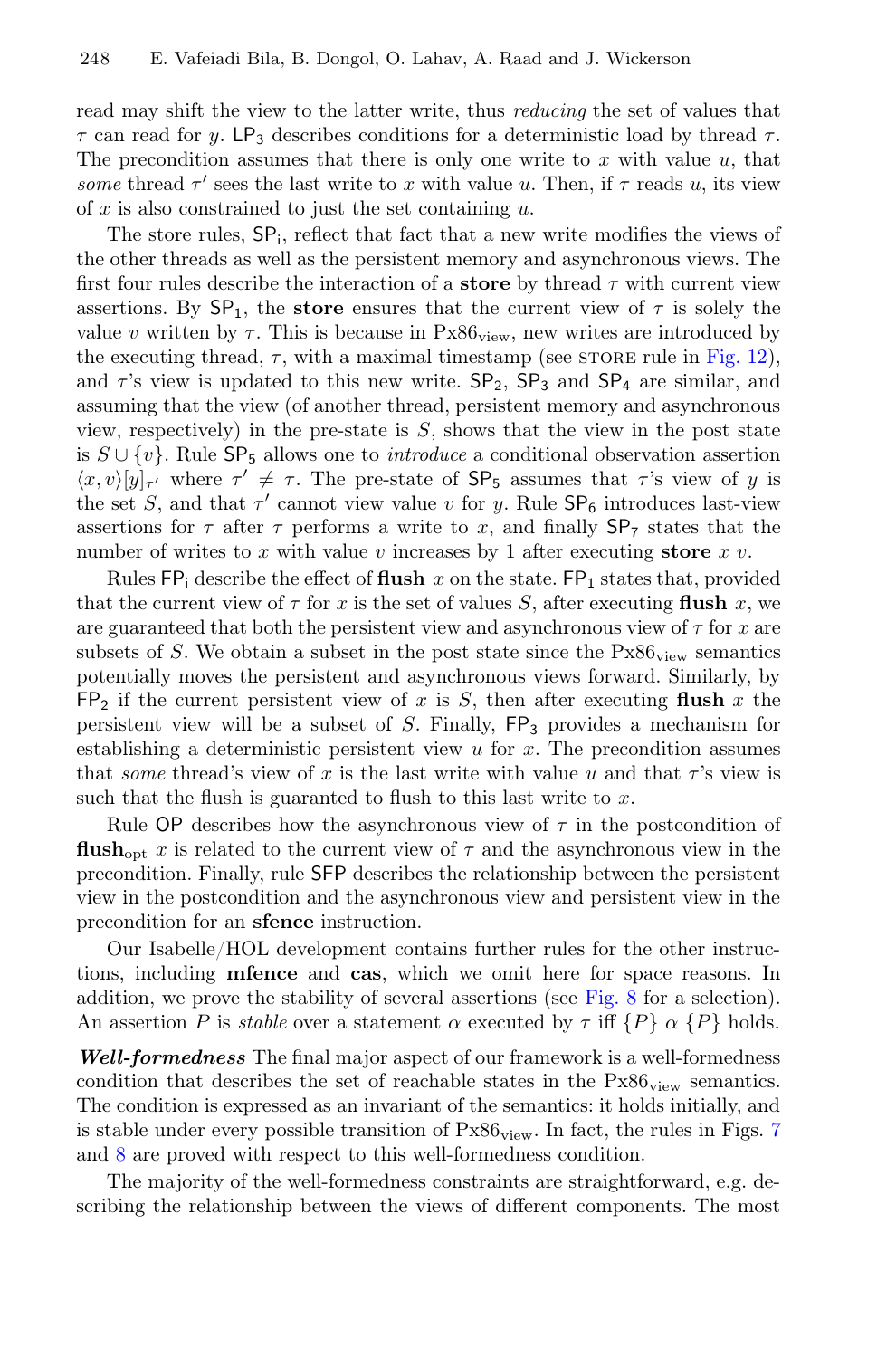<span id="page-15-1"></span>

| Statement               | Stable Assert. Const. Ref.     |                 |                  |                               | Statement Stable Assert. Const.              |                 | Ref.            |
|-------------------------|--------------------------------|-----------------|------------------|-------------------------------|----------------------------------------------|-----------------|-----------------|
| $a := \mathbf{load}\,x$ | $[y]_{\tau'}=S$                | $\tau\neq\tau'$ | $ LS_1 $         |                               | $[y]_{\tau'}=S$                              | $x \neq y$      | WS <sub>1</sub> |
|                         | $[y]^P = S$                    |                 | LS <sub>2</sub>  | store $x v$                   | $[y]^P = S$                                  | $x \neq y$      | WS <sub>2</sub> |
|                         | $[y]_{\tau'}^{\mathsf{A}} = S$ |                 | LS <sub>3</sub>  |                               | ${[y]}_{\tau'}^{\mathsf{A}} = S$             | $x \neq y$      | WS <sub>3</sub> |
|                         | $a = k$                        |                 | LS <sub>4</sub>  |                               | $a = k$                                      |                 | WS <sub>4</sub> |
|                         | $y\ _{\tau'}$                  |                 | LS <sub>5</sub>  |                               | $  y  _{\tau'}$                              | $x \neq y$      | WS <sub>5</sub> |
| flush $x$               | $[y]_{\tau'}=S$                |                 | FS <sub>1</sub>  |                               | $\lceil y \rceil_{\tau'}^{\mathsf{F}}\rceil$ | $x \neq y$      | $WS_6$          |
|                         | $[y]$ <sup>P</sup> = S         | $x \neq y$      | FS <sub>2</sub>  |                               | ${  y,v'  = n }$                             | $x \neq y \vee$ | WS <sub>7</sub> |
|                         |                                |                 | FS <sub>3</sub>  |                               |                                              | $v \neq v'$     |                 |
|                         |                                |                 | FS <sub>4</sub>  |                               | $  y _{\tau'}=S$                             |                 | OS <sub>1</sub> |
|                         | $ y,v =n$                      |                 | FS <sub>5</sub>  | flush <sub>opt</sub> $x \mid$ | ${[y]}^P = S$                                |                 | OS <sub>2</sub> |
| sfence                  | $ x _{\tau'}=S$                |                 | SFS <sub>1</sub> |                               | $\{  y,v  = n \}$                            |                 | OS <sub>3</sub> |
|                         | $ x, v  = n$                   |                 | SFS <sub>2</sub> |                               |                                              |                 |                 |

Fig. 8: Selection of stable assertions for atomic statements executed by thread  $\tau$ 

important component of the well-formedness condition is a non-emptiness condition on views, which states that  $[x]_{\tau} \neq \emptyset \wedge [x]^{\mathsf{P}} \neq \emptyset \wedge [x]^{\mathsf{A}}_{\tau} \neq \emptyset$ . For instance, a consequence of this condition is that, in combination with  $\mathsf{LP}_1$ , we have:

$$
\{ [y]_{\tau} = \{v\} \} a := \text{load } x \{ [y]_{\tau} = \{v\} \}
$$
 (6)

**Worked Example** We now return to the proof obligations from [Example 3](#page-12-3) and demonstrate how they can be discharged using the proof rules described above. For Local correctness, condition [\(1\)](#page-12-1) holds by Conj (from [Fig. 6\)](#page-13-1) together with stability rules  $WS_1$ ,  $WS_2$  and  $WS_4$  (from [Fig. 8\)](#page-15-1) which establish the first three conjunctions in the postcondition, and  $SP<sub>1</sub>$  from [Fig. 7,](#page-13-0) which establishes the final conjunction. Condition [\(2\)](#page-12-1) holds by  $\mathsf{FP}_1$  in [Fig. 7](#page-13-0) together with Cons (from [Fig. 6\)](#page-13-1). Finally, condition [\(3\)](#page-12-1) holds by  $WS_2$  (from [Fig. 8\)](#page-15-1).

Both the Stability conditions  $(4)$  and  $(5)$  from [Example 3](#page-12-3) hold by the stability rules in [Fig. 8](#page-15-1) together with Cons and Conj (from [Fig. 6\)](#page-13-1). In particular, for [\(4\)](#page-12-2), we use rules  $LS_1$ ,  $LS_2$  and  $LS_4$ , and for  $(5)$ , we use  $WS_1$ ,  $WS_2$  and  $WS_4$ .

## <span id="page-15-0"></span>4 Examples

In this section we present a selection of programs that we have verifed in Isabelle/HOL. These examples highlight specifc aspects of Px86, in particular, the interaction between  $\text{flux}_{\text{ont}}$  and sfence, as well as aspects of our view-based assertion language that simplifes verifcation.

**Optimised Message Passing** We start by considering a variant of [Fig. 1e,](#page-4-0) which contains two optimisations. First, we notice that flushing of the write to  $x$ in thread 1 can be moved to thread 2 since the write to  $z$  is guarded by whether or not thread 2 reads the fag y. Second, it is possible to replace the fush by a more optimised  $\text{flux}_{\text{opt}}$  followed by an sfence. We confirm correctness of these optimisations via the proof outline in [Fig. 9.](#page-16-0) The optimised message passing in [Fig. 9](#page-16-0) ensures the same persistent invariant as [Fig. 1e.](#page-4-0) However, the way in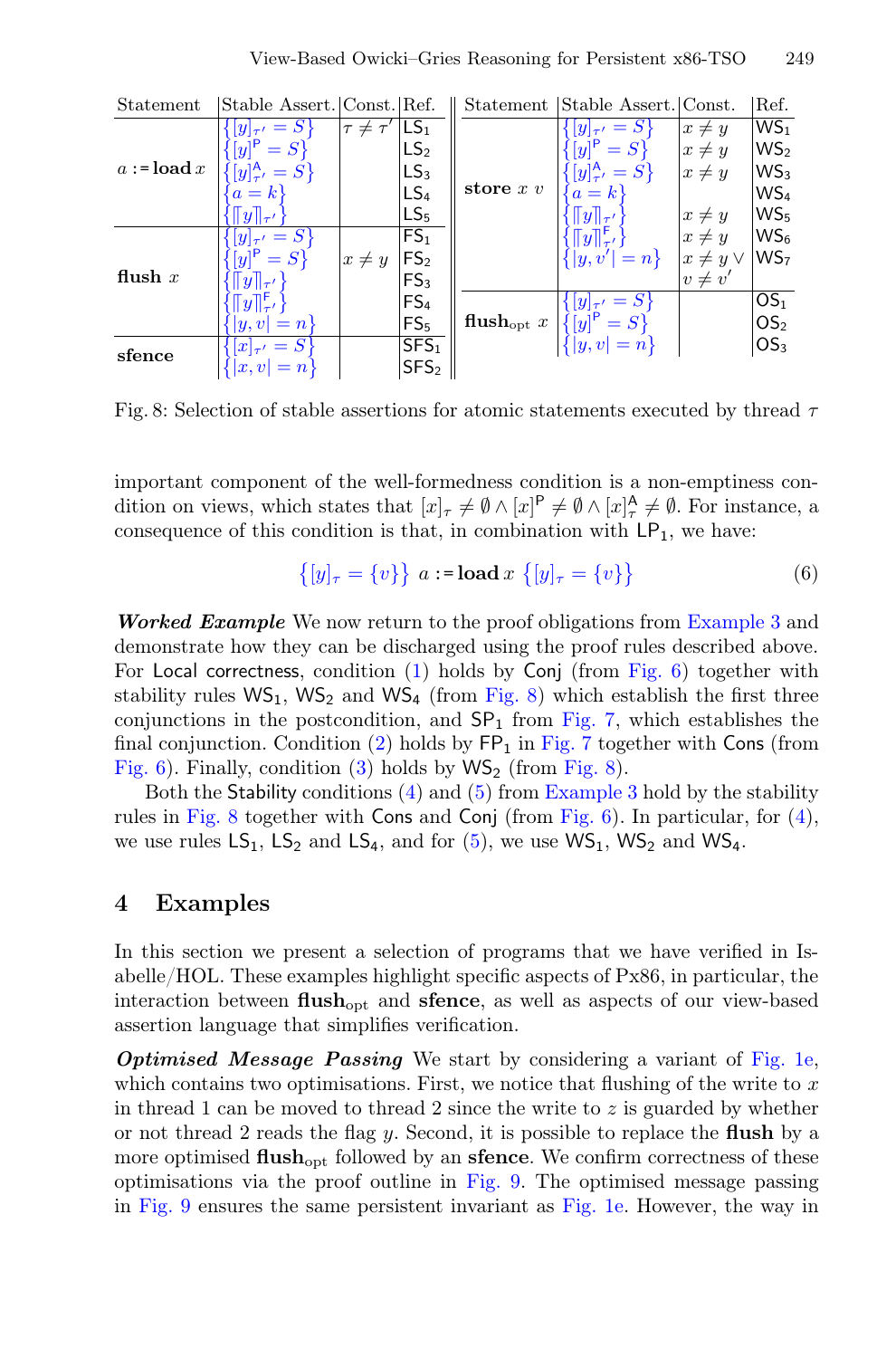<span id="page-16-0"></span>
$$
\{\forall o \in \{x, y, z\}, \tau \in \{1, 2\}. [o]_{\tau} = [o]_{\tau}^{P} = [o]_{\tau}^{A} = \{0\}\}\
$$
\n
$$
\{[y]_{2} = \{0\}\}\
$$
\n
$$
\{\{y|z = \{0\}\}\}
$$
\n
$$
\{\{y|z = \{0\}\}\}\
$$
\n
$$
\{\{y|z = \{0\}\}\}\
$$
\n
$$
\{\{x|z = \{1\} \land [z]_{\tau}^{P} = \{0\}\}\}\
$$
\n
$$
\{\{x|z = \{1\} \land [z]_{\tau}^{P} = \{0\}\}\}
$$
\n
$$
\{\{x|z = \{1\} \land [z]_{\tau}^{P} = \{0\}\}\}
$$
\n
$$
\{\{x|z = \{1\} \land [z]_{\tau}^{P} = \{0\}\}\}
$$
\n
$$
\{\{x|z = \{1\} \land [z]_{\tau}^{P} = \{0\}\}\}
$$
\n
$$
\{\{x|z = \{1\} \land [z]_{\tau}^{P} = \{0\}\}\}
$$
\n
$$
\{\{x|z = \{1\} \land [z]_{\tau}^{P} = \{0\}\}\}
$$
\n
$$
\{\{x|z\} = \{0\} \lor [x]_{\tau}^{P} = \{1\}\}\
$$
\n
$$
\{\{z|z\}^{P} = \{0\} \lor [x]_{\tau}^{P} = \{1\}\}\
$$
\n
$$
\{\{z|z\}^{P} = \{1\} \Rightarrow [x]_{\tau}^{P} = \{1\}\}\
$$
\n
$$
\{\{z|z\}^{P} = \{1\} \Rightarrow [x]_{\tau}^{P} = \{1\}\}\
$$

Fig. 9: Proof outline for optimised message passing

which this is established differs. In particular, in [Fig. 1e,](#page-4-0) the persistent invariant holds due to thread 1, whereas in [Fig. 9](#page-16-0) it holds due to thread 2.

With respect to the persistent invariant, the most important sequence of steps takes place in thread 2 if it reads 1 for  $y$ . Note that by the conditional view assertion in the precondition of  $a := load y$ , thread 2 is guaranteed to read 1 for x after reading 1 for y. Thus, if the test of **if** statement succeeds, then thread 2 must see 1 for  $x$ . This view is translated into an asynchronous view after the  $\text{flux}_{\text{ont}}$  is executed, and then to the persistent view after executing **sfence**. Note that until this occurs, we can guarantee that  $[z]^P = \{0\}$ , which trivially guarantees the persistent invariant.

**Flush Buffering** Our next example is a variation of store buffering  $(SB)$  and is used to highlight how writes by diferent threads on diferent locations interact with flushes. Here, thread 1 writes to x and flushes  $y$ , while thread 2 writes to  $y$ then flushes  $x^6$  $x^6$ . The writes to w and z are used to witness whether the flushes in both threads have occurred. The persistent invariant states that, if both  $w$  and  $z$  hold 1 in persistent memory, then either x or y has the new value (i.e. 1) in persistent memory. If both threads perform their fush operations, then at least one must fush value 1 since a fush cannot be reordered with a store.

Although simple to state, the proof is non-trivial since it requires careful analysis of the order in which the stores to  $x$  and  $y$  occur. In the semantics of Cho et al. [\[9\]](#page-25-0), the fush corresponding to the second store instruction executed synchronises with writes to all locations. Thus, for example, if thread 1's store to x is executed after thread 2's store to y, then the subsequent flush in thread 1 is guaranteed to flush the new write to  $y$ .

The above intuition requires reasoning about the order in which operations occur. To facilitate this, we use auxiliary variables  $\hat{a}$  and  $\hat{b}$  to record the order in which the writes to x and y occur;  $\hat{a} = 1$  iff the write to x occurs before the

<span id="page-16-1"></span> $^6$  Note that the flush operations here are analogous to the load instructions in [sb](#page-2-1).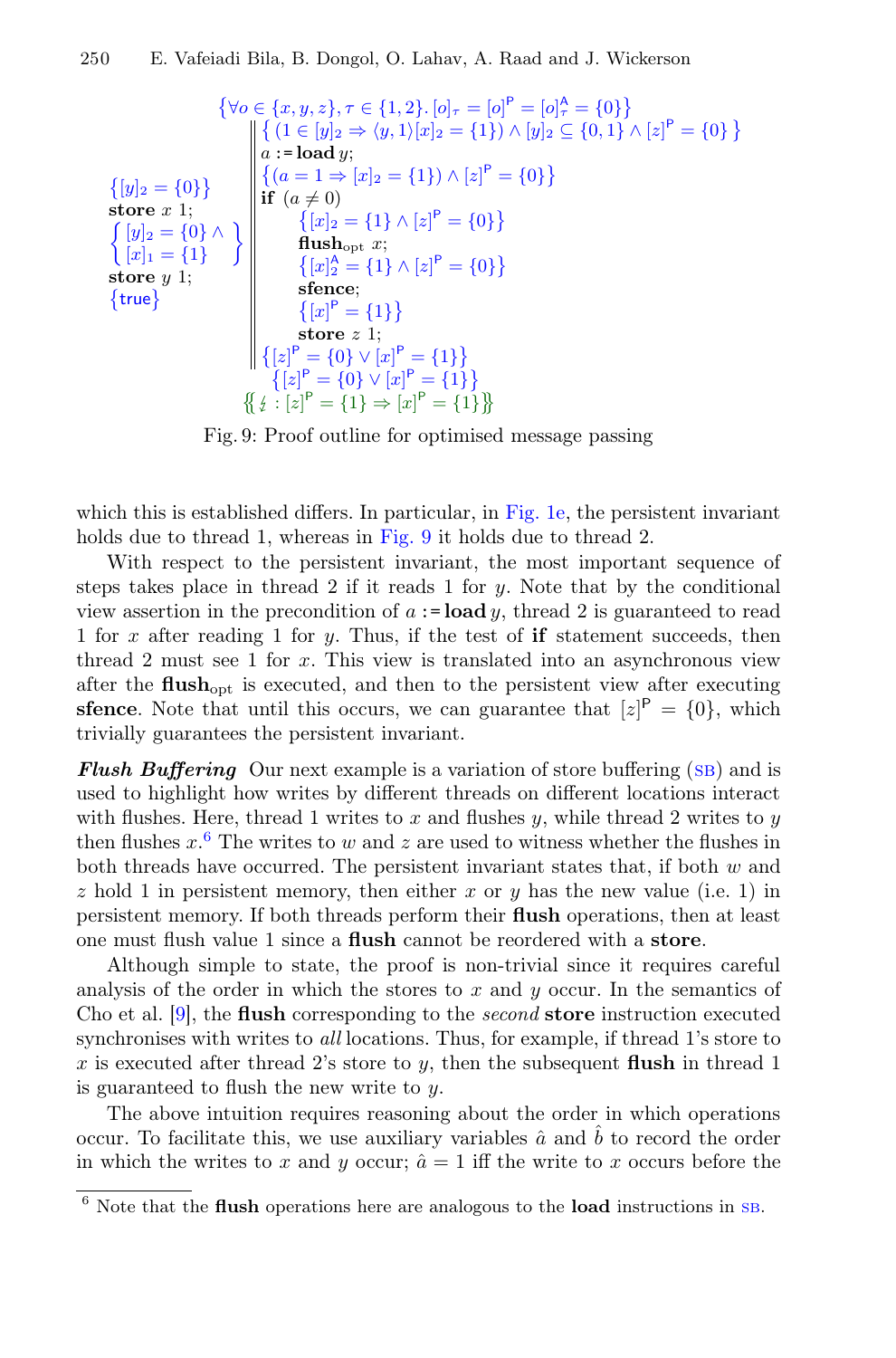$$
\begin{cases}\n\{\forall o \in \{w, x, y, z\}, \tau \in \{1, 2\}. [o]_{\tau} = [o]^{P} = \{0\}\n\} \\
\begin{pmatrix}\n\hat{a}, \hat{b} = 0, 0 \land [z]^{P} = \{0\}\n\end{pmatrix}\n\end{cases}
$$
\n
$$
\begin{cases}\n\hat{a}, \hat{b} = 0, 1 \land [y]_{2} \land \\
\hat{b} = 0, 1 \land [y]_{2} \land \\
\hat{b} = \{1\} \land [w]^{P} = \{0\}\n\end{cases}
$$
\n
$$
\begin{cases}\n\hat{a} = 1 \land \hat{b} \in \{0, 2\} \land \\
\hat{b} = 2, 1 \land [y]_{2} \land \\
\hat{b} = 2, 1 \land [y]_{2} \land \\
\hat{b} = 2, 1 \land [y]_{2} \land \\
\hat{b} = 2, 1 \land [y]_{2} \land \\
\hat{b} = 2, 1 \land [y]_{2} \land \\
\hat{b} = 2, 1 \land [y]_{2} \land \\
\hat{b} = 2, 1 \land [y]_{2} \land \\
\hat{b} = 2, 1 \land [y]_{2} \land \\
\hat{b} = 2, 1 \land [y]_{2} \land \\
\hat{b} = 2, 1 \land [y]_{2} \land \\
\hat{b} = 2, 1 \land [y]_{2} \land \\
\hat{b} = 2, 1 \land [y]_{2} \land \hat{b} = \{0\}\n\end{cases}
$$
\n
$$
\begin{cases}\n\hat{a} = 1 \land \hat{b} \in \{0, 2\} \land \\
\hat{b} = 2, 1 \land [y]_{2} \land \hat{b} = \{0\}\n\end{cases}
$$
\n
$$
\begin{cases}\n\hat{a} = 1 \land \hat{b} \in \{0, 2\} \land \\
\hat{b} = 2, 1 \land [y]_{2} \land \hat{b} = \{1\}\n\end{cases}
$$
\n
$$
\begin{cases}\n\hat{b} = 1 \land \hat{a} \in \{0, 2\} \land \\
\hat{b} = 1, 2 \land [x]_{2} \land \hat{b} = \{0\}
$$

Fig. 10: Proof outline for fush bufering

write to y, and  $\hat{a} = 2$  iff the write to x occurs after the write to y. Let us now consider the precondition of flush y (the reasoning for flush x is symmetric). There are two disjuncts to consider.

- The frst disjunct describes the case in which thread 1 executes its store before thread 2. From here, there is a danger that the thread 1 can terminate having flushed 0 for y. However, from this state, thread 2 is guaranteed to flush 1 for x before setting z to 1, satisfying the persistent invariant, as described by the second disjunct of each assertion in thread 2.
- The second disjunct describes the case in which thread 1 executes its store after thread 2. In this case, thread 1 is guaranteed to flush 1 for  $y$ , and this fact is captured by the conjunct  $||y||_2 \wedge [y]_2 = \{1\} \wedge [||y||_1^2$ , which ensures that<br>1) throad 2 soos the last write to  $w$ , 2) the only value visible for  $u$  to throad 2 1) thread 2 sees the last write to  $y$ ; 2) the only value visible for  $y$  to thread 2 is 1; and 3) a fush performed by thread 1 is guaranteed to fush the last write to y. Note that by 1) and 2), we are guaranteed that the last write to y has value 1. We use these three facts to deduce that  $[y]^{P} = \{1\}$  in the second disjunct of the postcondition of flush y using rule  $FP_3$ .

Epoch Persistency In our next example, we demonstrate how writes of different threads on the same location interact with an optimised fush in the same location, as well as how the ordering of optimised fushes/loads alters the per-sistency behaviour. The crash invariant of [Fig. 11](#page-18-1) states that if  $z$  and  $y$  hold the value 1 in persistent memory then  $x$  has the value 2 in persistent memory.

In order for thread 2 to read value 2 for  $x$ , the store of 2 at  $x$  must be performed before the **store** of 1 and  $[x]_2 = \{1,2\}$ . Establishing the persistent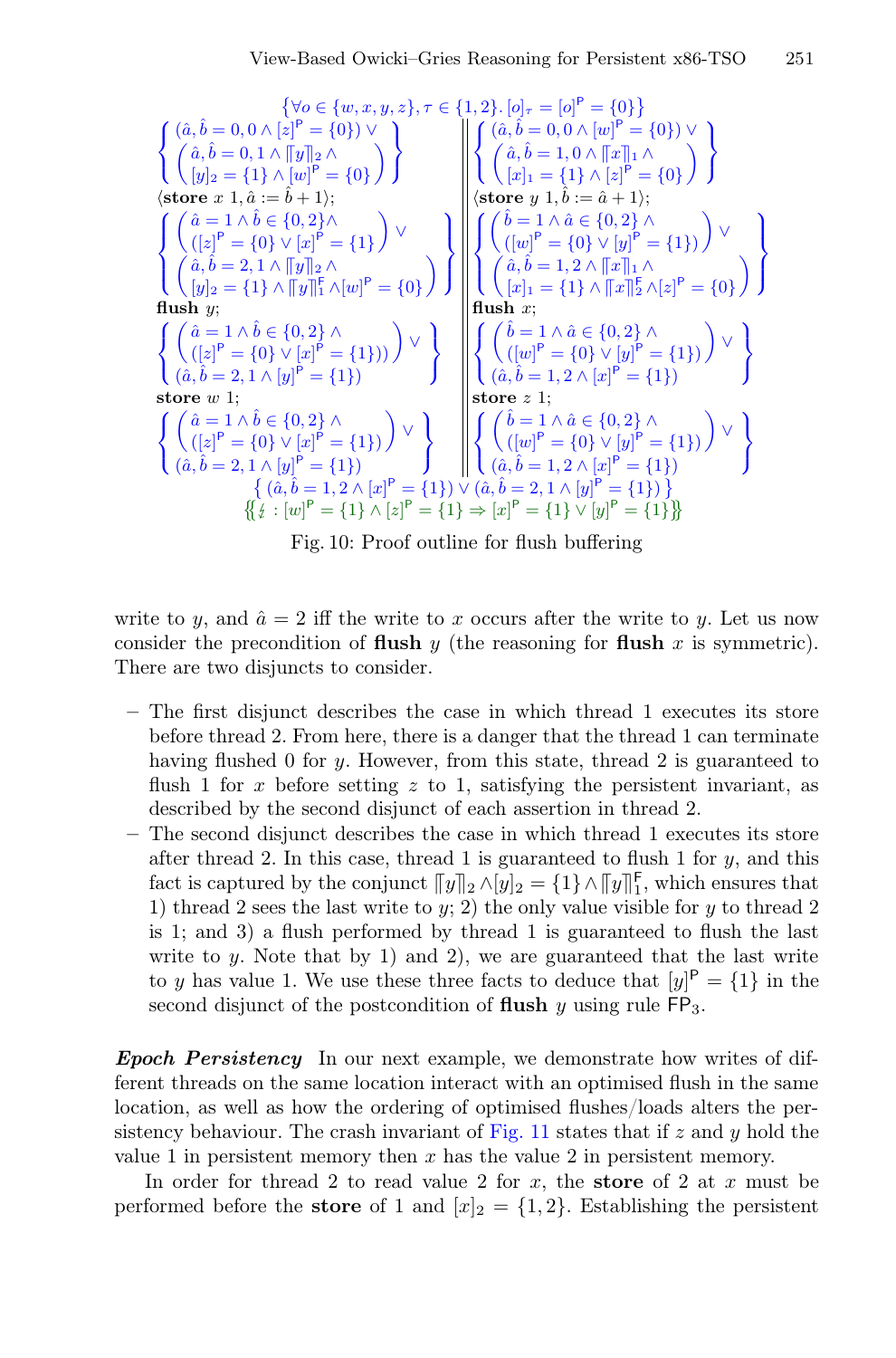<span id="page-18-1"></span>
$$
\begin{cases}\n(x, 2| = 0 \land \\
(x, 2| = 0 \land [x]_2 = 1 \land [x]_2 = \{0\}, 1, 2\}\n\end{cases}\n\begin{cases}\n[x, 2| = 0 \land [x]_1 = \{0\} \land [x]_1 = \{0\} \land [x]_1 = \{0\} \land [x]_1 = \{0\} \land [x]_1 = \{0\} \land [x]_1 = \{0\} \land [x]_1 = \{0\} \land [x]_1 = \{0\} \land [x]_1 = \{0\} \land [x]_1 = \{0\} \land [x]_1 = \{0\} \land [x]_1 = \{0\} \land [x]_1 = \{0\} \land [x]_1 = \{0\} \land [x]_1 = \{0\} \land [x]_1 = \{0\} \land [x]_1 = \{0\} \land [x]_1 = \{0\} \land [x]_1 = \{0\} \land [x]_1 = \{0\} \land [x]_1 = \{0\} \land [x]_1 = \{0\} \land [x]_1 = \{0\} \land [x]_1 = \{0\} \land [x]_1 = \{0\} \land [x]_1 = \{0\} \land [x]_1 = \{0\} \land [x]_1 = \{0\} \land [x]_1 = \{0\} \land [x]_1 = \{0\} \land [x]_1 = \{0\} \land [x]_1 = \{0\} \land [x]_1 = \{0\} \land [x]_1 = \{0\} \land [x]_1 = \{0\} \land [x]_1 = \{0\} \land [x]_1 = \{0\} \land [x]_1 = \{0\} \land [x]_1 = \{0\} \land [x]_1 = \{0\} \land [x]_1 = \{0\} \land [x]_1 = \{0\} \land [x]_1 = \{0\} \land [x]_1 = \{0\} \land [x]_1 = \{0\} \land [x]_1 = \{0\} \land [x]_1 = \{0\} \land [x]_1 = \{0\} \land [x]_1 = \{0\} \land [x]_1 = \{0\} \land [x]_1 = \{0\} \land [x]_1 = \{0\} \land [x]_1 =
$$

Fig. 11: Proof outline for epoch persistency

invariant for thread 2 requires reasoning about the view of thread 2 for address x (i.e.  $[x]_2$ ) after the execution of the instruction  $a := \textbf{load } x$ . Notice here that  $a :=$ **load** x is ordered with respect to the later flush<sub>opt</sub> x instruction. Consequently, any impact of the execution of the **load** on  $[x]_2$ , will also affect  $[x]_2^{\mathsf{A}}$ . Taking into account the ordering of the writes at the address  $x$ , we can conclude that if thread 2 reads the value 2, it reads the value of the last write at  $x$ . This is expressed with the assertion  $\llbracket x \rrbracket_1$  in the precondition of  $a := \textbf{load } x$ , which states that the threads 1's view of x is the last write to x. By rule  $\textsf{LP}_3$ , if a thread  $\tau$ 's view of an address x contains only the last write at this address, and the last value written at this address appears only once at the memory, then if a thread  $\tau$  read this value at x, its view of x (i.e.  $[x]_{\tau}$ ) is guaranteed to contain only the last written value at  $x$ . Consequently, after reading value 2, thread 2's view of  $x$ contains only the value 2 (i.e.  $[x]_2 = \{2\}$ ). Execution of **flush**<sub>opt</sub> x ensures  $[x]_2^{\mathsf{A}}$ (by rule OP). As a result, in the case that the if statement succeeds, after the execution of the **sfence** it is guaranteed that the value 2 is persisted at  $x$  (i.e.  $[x]$ <sup>P</sup> = {2}). In the case that the **if** statement fails,  $[y]$ <sup>P</sup> = {0} must hold, thus the persistent invariant holds trivially.

## <span id="page-18-0"></span>5 Pierogi Soundness

In this section we present the  $Px86_{view}$  model from [\[9\]](#page-25-0) [\(§5.1\)](#page-19-1), formally interpret our assertions as predicates on states of that model  $(\S 5.2)$ , and establish the soundness of the proposed reasoning technique  $(\S 5.3)$ .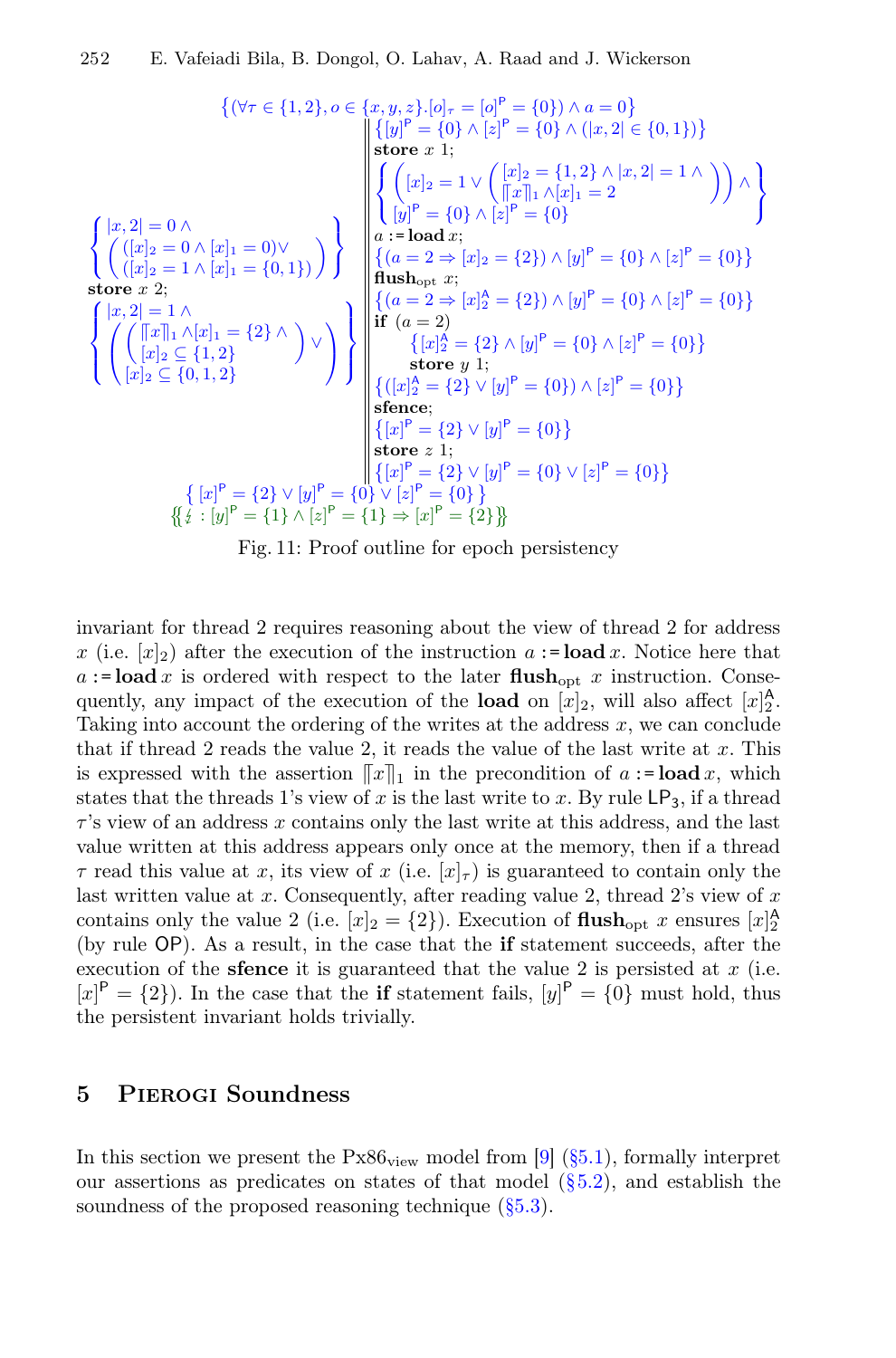<span id="page-19-0"></span>(ASIGN)  
\n(ASIGN)  
\n
$$
\alpha = a := e
$$
  
\n
$$
v = T \cdot \text{regs}(e)
$$
  
\n
$$
T' = T[\text{regs}(a) \mapsto v]
$$
  
\n
$$
\frac{T' = T[\text{regs}(a) \mapsto v]}{(T, M) \xrightarrow{\alpha} \langle T', M \rangle} \qquad \frac{T' = T[\text{coh}(x) \mapsto v]}{(T, M) \xrightarrow{\alpha} \langle T', M \rangle} \qquad \frac{T' = T[\text{regs}(a) \mapsto v]}{(T, M) \xrightarrow{\alpha} \langle T', M \rangle} \qquad \frac{T' = T[\text{regs}(a) \mapsto v]}{(T, M) \xrightarrow{\alpha} \langle T', M \rangle} \qquad \frac{T' = T[\text{regs}(a) \mapsto v]}{(T, M) \xrightarrow{\alpha} \langle T', M \rangle} \qquad \frac{T' = T[\text{regs}(a) \mapsto v]}{(T, M) \xrightarrow{\alpha} \langle T', M \rangle} \qquad \frac{T' = T[\text{regs}(a) \mapsto v]}{(T, M) \xrightarrow{\alpha} \langle T', M \rangle} \qquad \frac{T' = T[\text{regs}(a) \mapsto v]}{(T, M) \xrightarrow{\alpha} \langle T', M \rangle} \qquad \frac{T' = T[\text{v}_P(\text{Reg}(a) \mapsto u)]}{T' = T[\text{v}_P(\text{reg}(a) \mapsto u)]} \qquad \frac{T' = T[\text{v}_P(\text{reg}(a) \mapsto u)]}{T' = T[\text{v}_P(\text{reg}(a) \mapsto u)]} \qquad \frac{T' = T[\text{v}_P(\text{reg}(a) \mapsto u)]}{T' = T[\text{v}_P(\text{reg}(a) \mapsto u)]} \qquad \frac{T' = T[\text{v}_P(\text{reg}(a) \mapsto u)]}{T' = T[\text{v}_P(\text{reg}(a) \mapsto u)]} \qquad \frac{T' = T[\text{v}_P(\text{reg}(a) \mapsto u)]}{T' = T[\text{v}_P(\text{reg}(a) \mapsto u)]} \qquad \frac{T' = T[\text{v}_P(\text{reg}(a) \mapsto u)]}{T' = T[\text{v}_P(\text{reg}(a) \mapsto u)]} \qquad \frac{T' = T[\text{v}_P(\text{reg}(a) \mapsto u)]}{T' = T[\text{v}_P(\text{reg}(
$$

Fig. 12: Transitions of  $Px86_{\text{view}}$  for a program  $\Pi$ 

#### <span id="page-19-1"></span>5.1 The  $Px86_{view}$  Model

Like previous view-based models,  $Px86_{view}$  employs a non-standard memory capturing all previously executed writes, alongside so-called "thread views" that track several position(s) of each thread in that history and enforce limitations on the ability of the thread to read from and write to the memory. In addition, the thread views contain the necessary information for determining the possible contents of the non-volatile memory upon a system crash. Formally,  $Px86_{view}$ 's memory and thread states are defned as follows.

**Definition 2 (Px86**<sub>view</sub>'s memory). A memory  $M \in$  MEMORY is a list of *messages*, where each message has the form  $\langle x:=v \rangle$  for some  $x \in$  Loc and  $v \in \text{VAL}$ . We use w.loc and w.val to refer to the two components of a message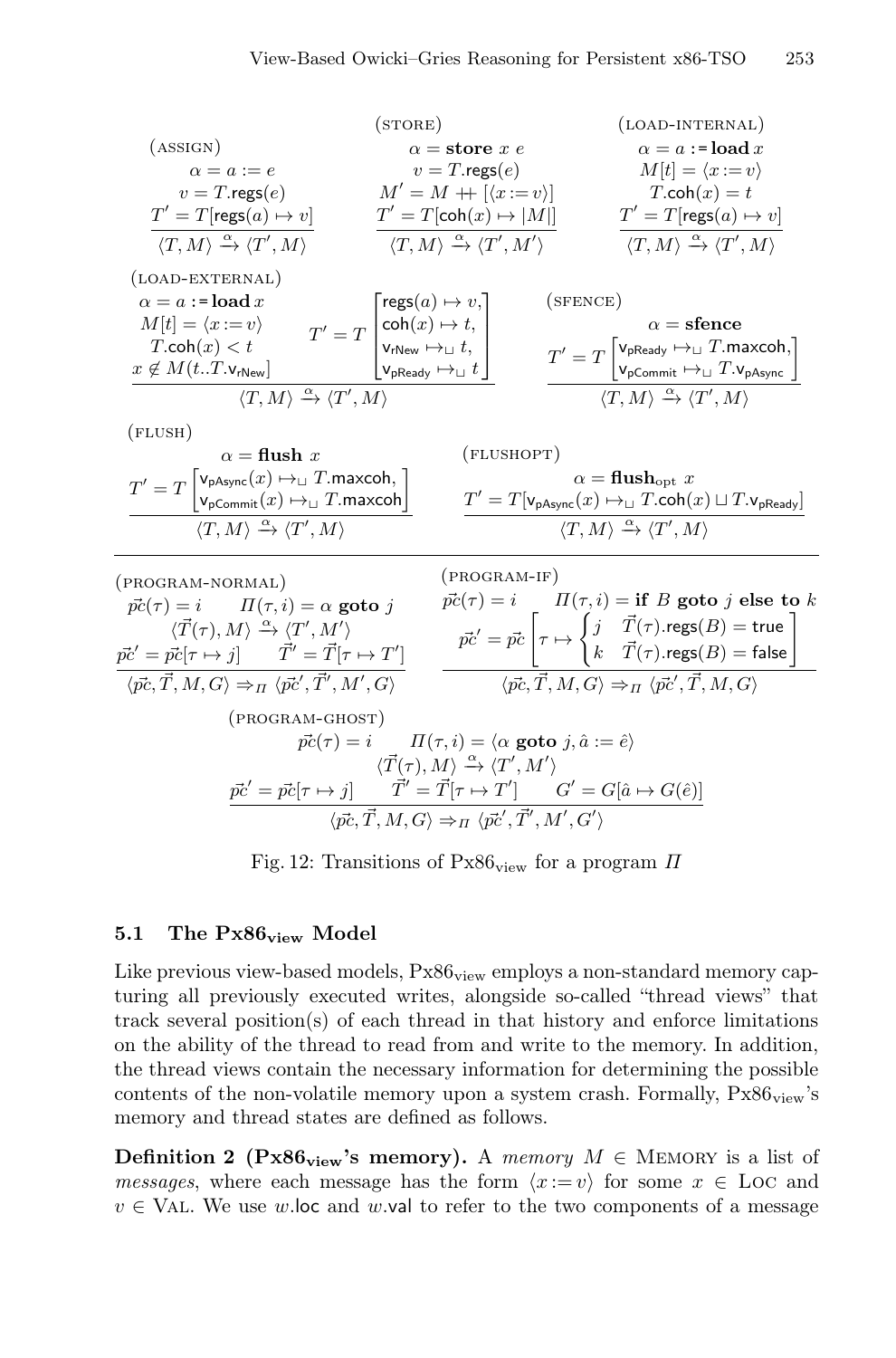w. We use standard list notations for memories (e.g.  $M_1 + M_2$  for appending memories,  $[w]$  for a singleton memory, and  $|M|$  for the length of M). We refer to indices (starting from 0) in a memory  $M$  as timestamps, and denote the t'th element of M as  $M[t]$ . We use  $\sqcup$  for obtaining the maximum among timestamps (i.e.  $t_1 \sqcup t_2 = \max(t_1, t_2)$ ), and extend this notation pointwise to functions. We write  $x \notin M(t_2..t_1]$  for the condition  $\forall t_2 < t \leq t_1$ .  $M[t]$ . loc  $\neq x$ .

**Definition 3 (Px86**<sub>view</sub>'s thread states). A thread state  $T \in$  THREAD is a record consisting of the following fields:  $\text{coh} : \text{Loc} \to \mathbb{N}, \text{ v}_{\text{rNew}} : \mathbb{N}, \text{ v}_{\text{pReady}} : \mathbb{N},$  $v_{pAsync} : Loc \rightarrow \mathbb{N}$ , and  $v_{pCommit} : Loc \rightarrow \mathbb{N}$ . We use standard function/record update notation (e.g.  $T' = T[\text{coh}(x) \rightarrow t]$  denotes the thread state obtained from T be modifying the x entry in the coh component of T to t). In addition,  $\mapsto$ is used to incorporate certain timestamps in fields (e.g. T[ $v_{rNew} \mapsto_{\perp} t$ ] denotes the thread state obtained from  $T$  be modifying the  $v_{rNew}$  component of  $T$  to T. $v_{\text{rNew}} \sqcup t$ ). We denote by T.maxcoh the maximum among the coherence view timestamps  $(T.\textsf{maxcoh} = \bigsqcup_x T.\textsf{coh}(x)).$ 

The two components, together with program counters and the "ghost memory", are combined in  $Px86_{view}$ 's machine states as defined next.

Definition 4 (Px86<sub>view</sub>'s machine states). A machine state is a tuple  $\sigma =$  $\langle \vec{pc}, \vec{T}, M, G \rangle$  where  $\vec{pc}$ : TID  $\rightarrow$  LAB is a mapping assigning the next program label to be executed by each thread,  $\vec{T}$ : TID  $\rightarrow$  THREAD is a mapping assigning the current thread state to each thread,  $M \in \text{MEMORY}$  is the current memory, and  $G : \text{AuxVAR} \rightarrow \text{VAL}$  is storing the current values of the auxiliary variables. Below we assume that G is extended to expressions  $\hat{e} \in \text{AUXEXP}$  in a standard way. We denote the components of a machine state  $\sigma$  by  $\sigma \vec{v}$ ,  $\sigma \vec{\mathcal{X}}$ ,  $\sigma \vec{\mathcal{M}}$ , and  $\sigma \vec{\mathcal{G}}$ . In addition, we denote by  $\sigma$  maxpCommit $(x)$  the maximum among the persistency view timestamps for location x  $(\sigma \cdot \text{maxpCommit} = \bigsqcup_{\tau} \sigma \cdot \vec{T}(\tau) \cdot \mathsf{v}_{\text{pCommit}}(x)).$ 

The transitions of  $Px86_{view}$  are presented in [Fig. 12.](#page-19-0) These closely follow the model in [\[9\]](#page-25-0) with minor presentational simplifcations. Note, however, that, for simplicity and following [\[23\]](#page-26-5), we conservatively assume that writes persist atomically at the location granularity (representing, e.g. machine words) rather than at the granularity of the width of a cache line. We refer the interested reader to [\[9\]](#page-25-0) for a detailed discussion of the transitions rules in [Fig. 12.](#page-19-0)

The above operational defnitions naturally induce a notion of a execution (or a "run") of  $Px86_{\text{view}}$  on a certain program  $\Pi$  starting from some initial state of the form  $\langle \lambda \tau, \iota, T, M, G \rangle$ . A system crash might occur at any point during the execution. Again, following the model of [\[9\]](#page-25-0), the non-volatile memory  $(NUM)$ is not modeled as a concrete part of the state. Instead, the possible contents of the NVM can be inferred from the machine state (specifcally from the memory and the  $v_{\text{pCommit}}$  views of the different threads), as defined next. This definition is presented as "crash transition" in [\[9\]](#page-25-0).

<span id="page-20-0"></span>**Definition 5.** A non-volatile memory  $NVM$  : Loc  $\rightarrow$  Val is possible in a state σ if for every  $x \in$  LOC, there exists some t such that  $\sigma.M[t] = \langle x := NVM(x) \rangle$ and  $x \notin \sigma.M(t..\sigma.\text{maxpCommit}(x)].$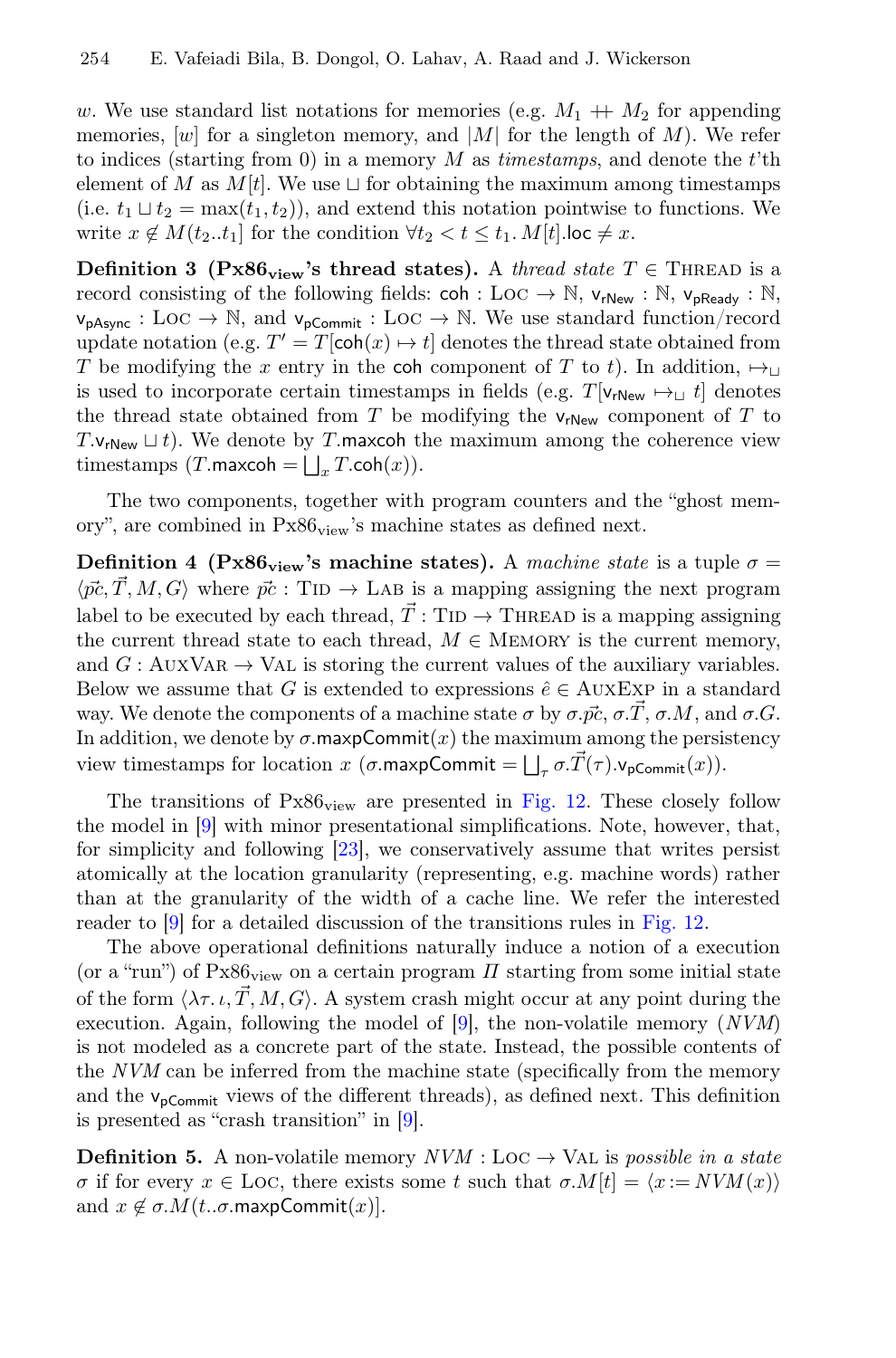#### <span id="page-21-0"></span>5.2 The Semantics of Pierogi Assertions

We present the formal definitions of the expressions introduced in  $\S 3.2$  in terms of  $Px86_{view}$ 's machine states.

Current and conditional views When formalising the current and conditional view expressions, we start with auxiliary functions that return the sets of observable timestamps visible to the components in question, then extract the values in memory corresponding these timestamps. To facilitate this, we defne

 $Vals(M, TS) \triangleq \{M[t].loc \mid t \in TS\}$ 

where  $M \in \text{MEMORY}$  and TS is a set of timestamps.

**Thread view** To define the meaning of the thread view expression,  $[x]_{\tau}$ , we use:

$$
\begin{aligned} \mathsf{TS}_{\tau}^{\mathsf{OF}}(\sigma, x, t) &\triangleq \{ t' \mid \sigma.M[t'].\mathsf{loc} = x \land \sigma.\vec{T}(\tau).\mathsf{coh}(x) \le t' \land x \notin \sigma.M(t'..t] \} \\ \mathsf{TS}_{\tau}(\sigma, x) &\triangleq \mathsf{TS}_{\tau}^{\mathsf{OF}}(\sigma, x, \sigma.\vec{T}(\tau).\mathsf{v}_{\mathsf{rNew}}) \end{aligned}
$$

 $TS_{\tau}^{\text{OF}}(\sigma, x, t)$  returns the set of *timestamps* that are *observable from* timestamp t for thread  $\tau$  to read for location x in state  $\sigma$ ; and  $TS_\tau(\sigma, x)$  returns the set of timestamps that are *observable* for  $\tau$  to read x in  $\sigma$ . Note that after instantiating t to  $\sigma.\vec{T}(\tau)$ . $v_{\text{rNew}}$  in  $\text{TS}_{\tau}^{\text{OF}}(\sigma, x, t)$ , we obtain the premises of the load rules in [Fig. 12.](#page-19-0) Then,  $[x]_{\tau} \triangleq \lambda \sigma$ . Vals $(\sigma, M, \mathsf{TS}_{\tau}(\sigma, x))$ , i.e. is the set of values in σ.M corresponding to the timestamps in  $TS_\tau(\sigma, x)$ .

**Persistent memory view** For the persistent memory view expression,  $[x]$ <sup>P</sup>, we use:

$$
TS^{P}(\sigma, x) = \{ t \mid \sigma.M[t]. \text{loc} = x \land x \notin \sigma.M(t..\sigma.\text{maxpCommit}(x)] \}
$$

which returns the set of *timestamps* that are observable to the *persistent memory* for x in  $\sigma$ . Then,  $[x]^P \triangleq \lambda \sigma$ . Vals $(\sigma, M, TS^P(\sigma, x))$ . Note that the second conjunct within the definition of  $TS^P(\sigma, x)$  is precisely the condition that links  $Px86_{\text{view}}$ states to NVM states [\(Defnition 5\)](#page-20-0). Given this defnition, we have:

**Proposition 1.** A non-volatile memory NVM : LOC  $\rightarrow$  VAL is possible in a state  $\sigma$  iff  $NVM(x) \in [x]^{\mathsf{P}}(\sigma)$  for every  $x \in \text{Loc}.$ 

Asynchronous memory view To define the meaning of the asynchronous memory view,  $[x]_{\tau}^{\mathsf{A}},$  we use:

$$
\mathsf{TS}^{\mathsf{A}}_{\tau}(\sigma, x) \triangleq \{t \mid \sigma . M[t].{\sf loc}=x \land x \not \in \sigma . M(t .. \sigma . \vec{T}(\tau).{\sf v}_{\mathsf{pAsync}}(x)]\}
$$

which returns the timestamps of the asynchronous view of thread  $\tau$  in location x and state  $\sigma$ . Then, as before,  $[x]_{\tau}^{\mathsf{A}} \triangleq \lambda \sigma$ . Vals $(\sigma.M, \mathsf{TS}_{\tau}^{\mathsf{A}}(\sigma, x))$ .

Conditional view The functions used to define conditional memory view,  $\langle x, v \rangle |y|_{\tau}$ , are slightly more sophisticated than those above. We define:

$$
\mathsf{TS}_{\tau}^{\mathsf{OV}}(\sigma, x, v) \triangleq \left\{ \begin{array}{c} t' \\ t' = \mathbf{if} \ t = \sigma.\vec{T}(\tau).\text{coh}(x) \ \mathbf{then} \ \sigma.\vec{T}(\tau).\text{v}_{\mathsf{rNew}} \\ \mathbf{else} \ t \sqcup \sigma.\vec{T}(\tau).\text{v}_{\mathsf{rNew}} \end{array} \right\}
$$

$$
\mathsf{TS}_{\tau}^{\mathsf{CO}}(\sigma, x, v, y) \triangleq \bigcup \{ \mathsf{TS}_{\tau}^{\mathsf{OF}}(\sigma, y, t) \mid t \in \mathsf{TS}_{\tau}^{\mathsf{OV}}(\sigma, x, v) \}
$$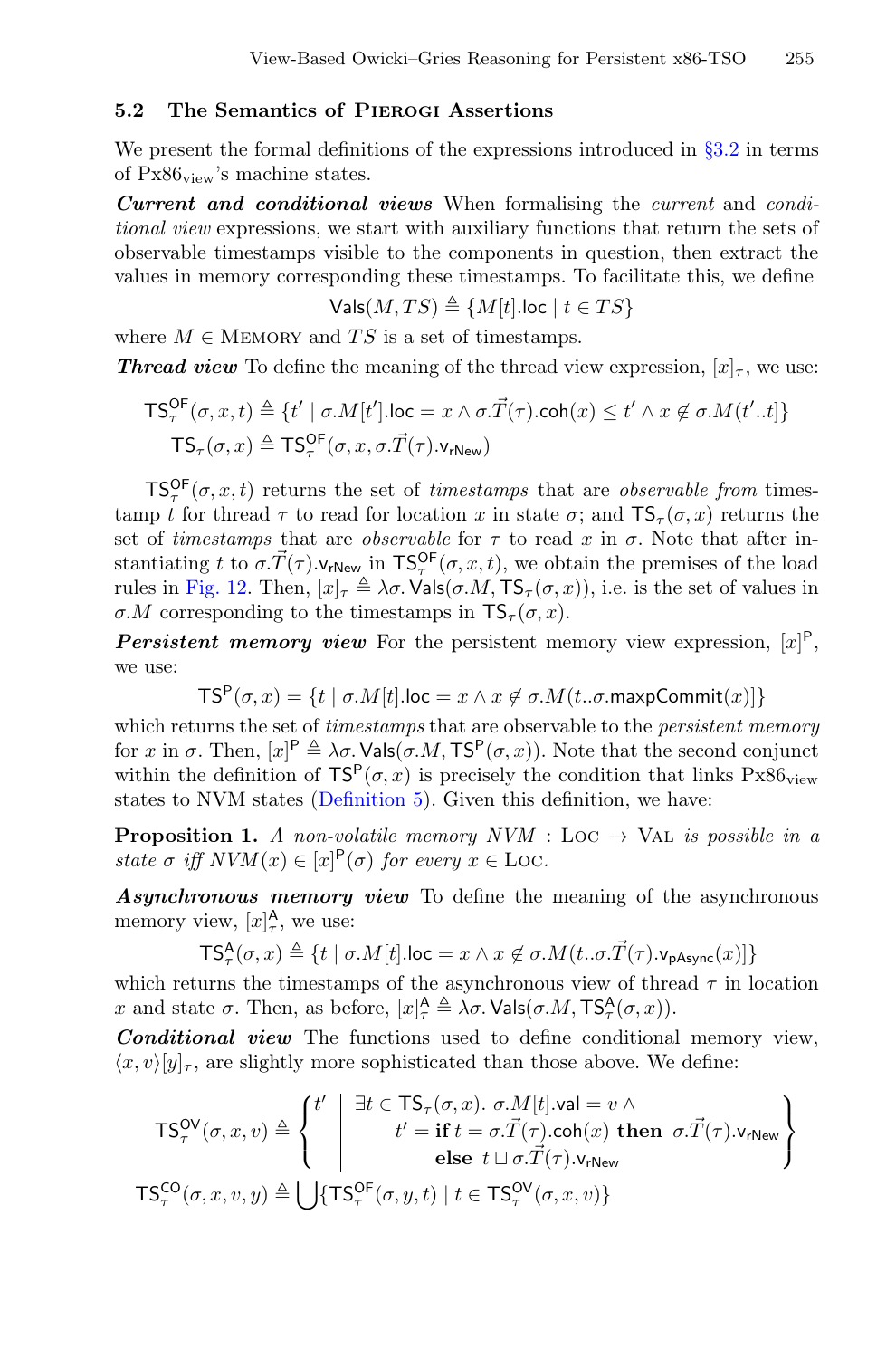where  $TS_{\tau}^{\mathsf{OV}}(\sigma, x, v)$  returns the set of timestamps that  $\tau$  can observe for x with value v. Assuming t is a timestamp that  $\tau$  can observe for x, and the value for x at t is v, the corresponding timestamp t' that  $TS_{\tau}^{OV}(\sigma, x, v)$  returns is  $\sigma.\vec{T}(\tau)$ . $v_{rNew}$  if τ's coherence view for x is t, and the maximum of t and  $\sigma \cdot \vec{T}(\tau)$ .  $v_{rNew}$ , otherwise. Given this,  $TS_{\tau}^{CO}(\sigma, x, v, y)$  returns the timestamps that  $\tau$  can observe for y, from any timestamp  $t \in \mathsf{TS}_{\tau}^{\mathsf{OV}}(\sigma, x, v)$ . Finally, the set of conditional values is defined by  $\langle x, v \rangle [y]_\tau \triangleq \lambda \sigma$ . Vals $(\sigma. M, \mathsf{TS}^{\mathsf{CO}}_\tau(\sigma, x, v, y)).$ 

Last view assertions We use the following auxiliary definition:

Last $(M, x) \triangleq \bigsqcup \{t \mid M[t].$ loc  $= x\}$ 

which returns the timestamp of the last write to  $x$  in  $M$ . Then, the last view assertions are given by:

- $-\llbracket x \rrbracket_{\tau} \triangleq {\sigma \mid TS_{\tau}(\sigma, x) = \{Last(\sigma, M, x)\}\}\$ , i.e.  $\tau$ 's view of x in  $\sigma$  is the last write to x in  $\sigma$ .
- $-\Vert x \Vert_{r}^{F} \triangleq \{ \sigma \mid \textsf{Last}(\sigma.M, x) \leq \sigma \cdot \vec{T}(\tau) \cdot \textsf{maxcoh} \sqcup \sigma \cdot \textsf{maxpCommit}(x) \}, \text{ i.e. the maximum of } \tau \}$ imum of  $\tau$ 's maximum coherence view and the maximum commit view of x (over all threads) is beyond the last write to x in  $\sigma$ . This means that executing a flush x operation in  $\tau$  will cause the last write of x to be flushed (see Flush rule in [Fig. 12\)](#page-19-0).

Value count Finally, the value count expression is defined as follows:

$$
|x, v| \triangleq \lambda \sigma. |\{t \mid \sigma. M[t] = \langle x := v \rangle\}|
$$

#### <span id="page-22-0"></span>5.3 Soundness of Pierogi

Given the above building blocks, the soundness of the proposed reasoning technique is stated as follows.

Theorem 1 (Soundness of PIEROGI). Suppose that a program  $\Pi$  has a valid proof outline  $\langle in, ann, I, fin \rangle$ . Let  $\sigma$  be a state of  $Px86_{view}$  that is reachable in an execution of  $\Pi$  from some state  $\sigma_{\text{init}}$  of the form  $\langle \lambda \tau. \iota. \vec{T}_{\text{init}} , M_{\text{init}} , G_{\text{init}} \rangle$ such that  $\sigma_{\text{init}} \in in$ . Then, the following hold:

- 1) For every  $\tau \in \text{TID}$ , we have that  $\sigma \in ann(\tau, \sigma, \vec{pc}(\tau))$ .
- 2) If  $\sigma.\vec{pc}(\tau) = \zeta$  for every  $\tau \in \text{TID}$ , then  $\sigma \in \text{fin}$ .
- 3) Every non-volatile memory NVM that is possible in  $\sigma$  satisfies the crash invariant I.

Finally, it is straightforward to show the soundness of a standard "auxiliary variable transformation" [\[30\]](#page-27-1) which removes all auxiliary variables from a program  $\Pi$  (translating each command  $\langle \alpha \text{ goto } j, \hat{a} \rangle = \hat{e}$ ) into  $\alpha \text{ goto } j$ ) provided that the crash invariant and the fnal assertion do not contain occurrences of the auxiliary variables. Indeed, it is easy to see that the auxiliary memory  $G$  in the operational semantics in [Fig. 12](#page-19-0) serves only as an instrumentation, and does not restrict the possible runs. (Formally, if  $\Pi'$  is obtained from  $\Pi$  by removing all auxiliary variables and  $\langle \vec{p_c}, \vec{T}, M, G' \rangle$  is reachable in  $\Rightarrow_{\Pi'}$  from some initial state, then  $\langle \vec{pc}, \vec{T}, M, G \rangle$  is reachable in  $\Rightarrow_{\Pi}$  from the same state for some  $G$ .)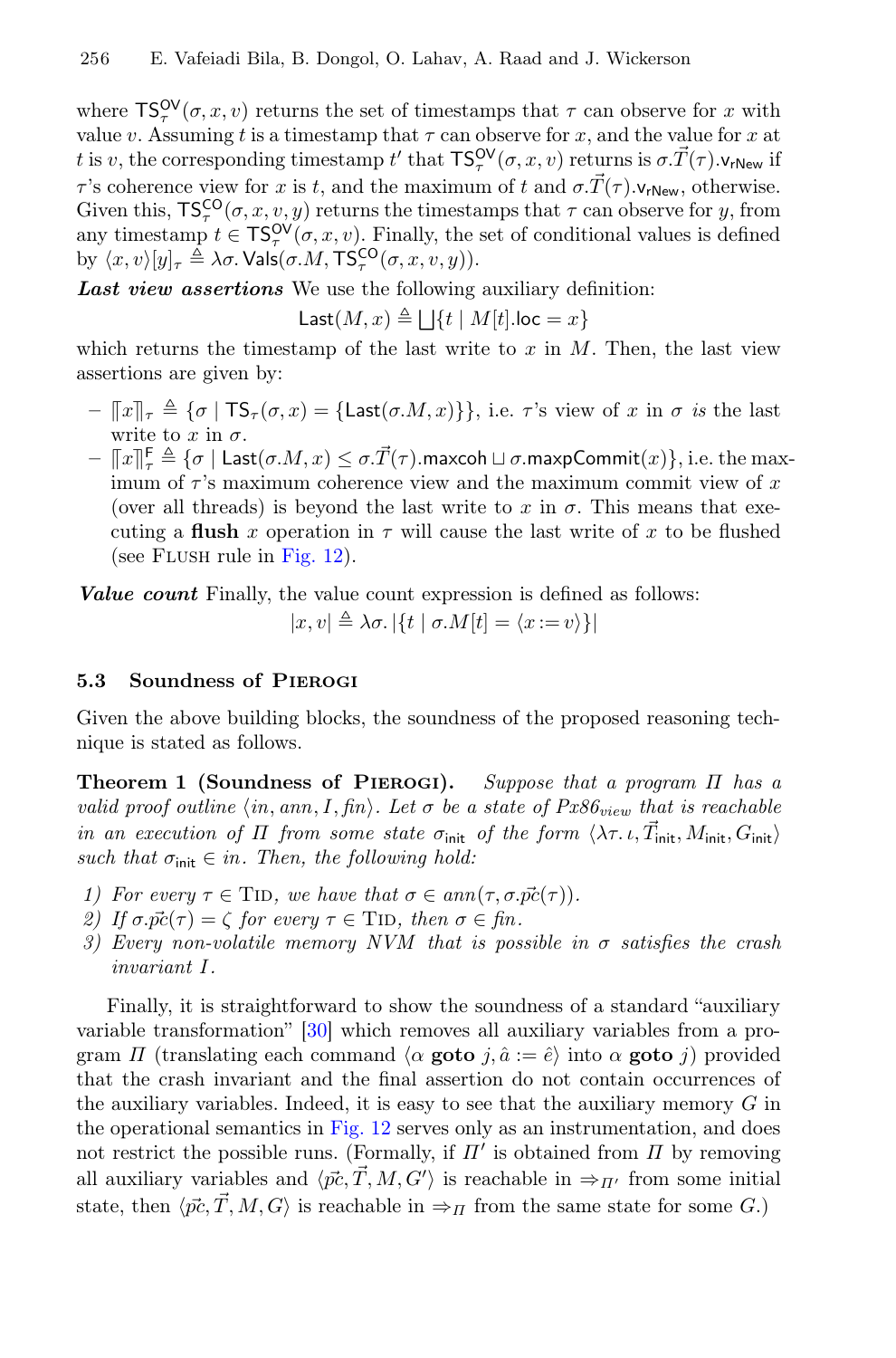## 6 Mechanisation

Perhaps the greatest strength of our development is an integrated Isabelle/HOL mechanisation providing a fully fedged semi-automated verifcation tool for  $Px86_{view}$  programs. This mechanisation builds on the existing work on Owicki– Gries for RC11 by Dalvandi et al  $[11, 12]$  $[11, 12]$  $[11, 12]$  applying it to the Px86<sub>view</sub> semantics. We start by encoding the operational semantics of Cho et al. [\[9\]](#page-25-0), followed by the view-based assertions described in [§3.2.](#page-10-0) Then, we prove correctness of all of the proof rules for the atomic statements, including those described in [§3.4.](#page-12-0) These rules can be challenging to prove since they require unfolding of the assertions and examination of the low-level operational semantics and their efect on the views of diferent system components.

Once proved, the rules provided are highly reusable, and are key to making verifcation feasible. Specifcally, when showing the validity of a proof outline [\(Defnition 1\)](#page-11-1), Isabelle/HOL generates the necessary proof obligations (after minor interactions) and automatically fnds the set of high-level proof rules needed to discharge each proof obligation via the built-in sledgehammer tool [\[6\]](#page-25-7). This enables a high degree of experimentation and debugging of proof outlines, including the ability to reduce assertion complexity once a proof outline is validated.

The base development (semantics, view-based assertions, and soundness of proof rules) comprise ∼7000 lines of Isabelle/HOL code. With this base development in place, each example comprises 200–400 lines of code (including the encoding of the program, the annotations, and the proofs of validity). The entire development took approximately 3 months of full-time work.

## 7 Related Work

The soundness of PIEROGI is proven relative to the  $Px86_{view}$  of Cho et al. [\[9\]](#page-25-0); there are however other equivalent models in the literature [\[1,](#page-25-8)[23,](#page-26-5)[32,](#page-27-5)[34\]](#page-27-6), as well as other persistency models [\[33,](#page-27-7)[35\]](#page-27-8). While the original persistent x86 semantics has asynchronous explicit persist instructions [\[34\]](#page-27-6), the underlying model assumed here is due to Cho et al. [\[9\]](#page-25-0) with synchronous persist instructions. Nevertheless, Khyzha and Lahav [\[23\]](#page-26-5) formally proved that the two alternatives are equivalent when reasoning about states after crashes (e.g. using our "crash invariants").

As mentioned in  $\S1$ , the only existing program logic for persistent programs is POG [\[31\]](#page-27-0), which (as with Pierogi) is a descendent of Owicki–Gries [\[30\]](#page-27-1). PIEROGI goes beyond POG by handling examples that involve flush<sub>opt</sub> instructions, which cannot be directly verifed using POG. Raad et al. [\[31\]](#page-27-0) provide a transformation technique to replace certain patterns of  $\text{flux}_{\text{opt}}$  and sfence with flush. Specifically, given a program  $\Pi$  that includes flush<sub>opt</sub> instructions, provided that  $\Pi$  meets certain conditions, this transformation mechanism rewrites  $\Pi$  into an equivalent program  $\Pi'$  that uses flush instructions instead, allowing one to use POG. However, there are three limitations to this strategy: 1) the rewriting is an external mechanism that requires stepping outside the POG logic; 2) the rewriting is potentially expensive and must be done for every program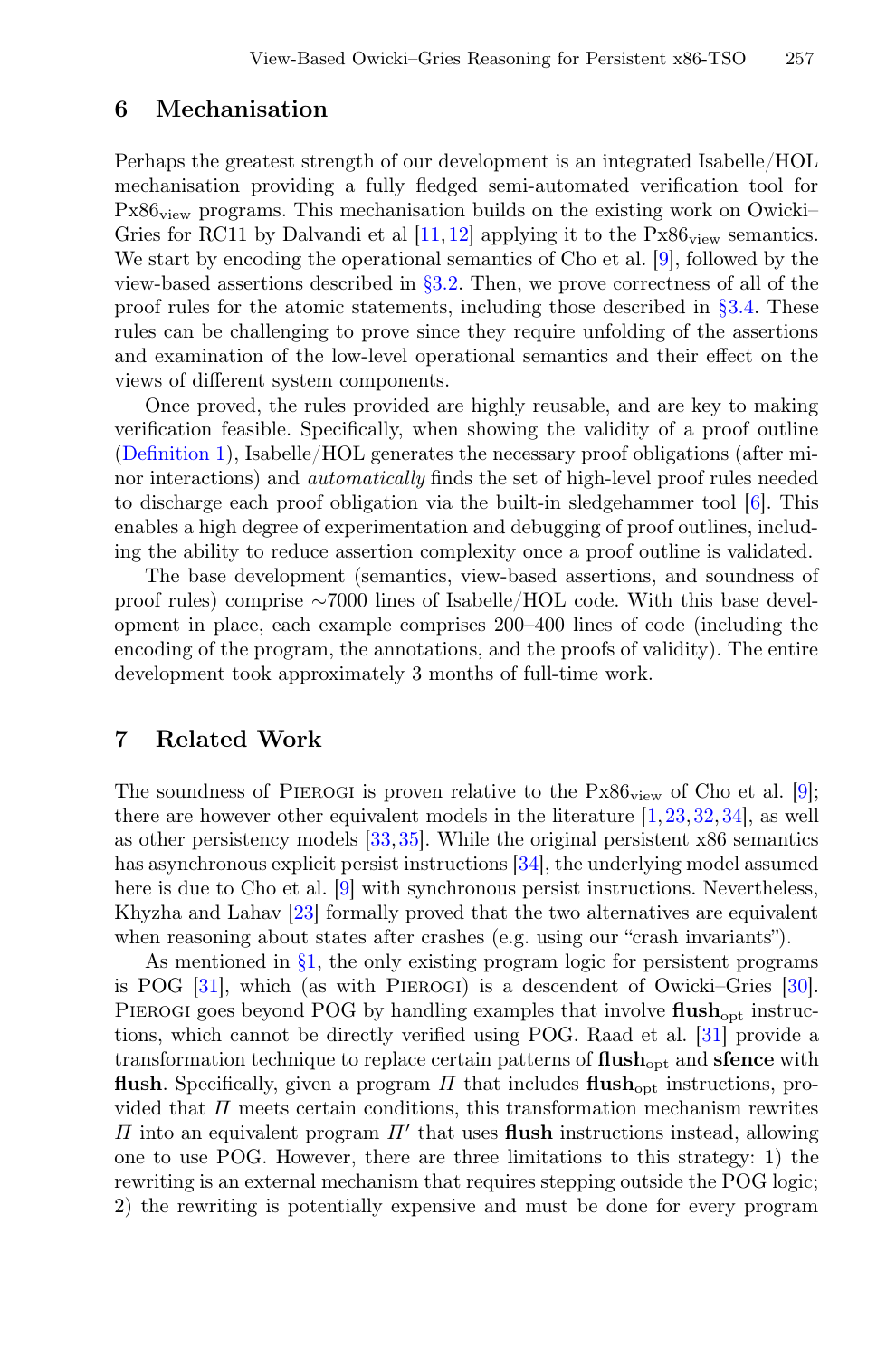that includes  $\mathbf{fush}_{\text{out}}$ ; and 3) the transformation technique is incomplete in that not all programs meet the stipulated conditions (e.g. Epoch Persistency 2), and thus cannot be verifed using this technique. Pierogi has no such limitations, as we showed in the examples in Section [4.](#page-15-0) Moreover, POG has no corresponding mechanisation, and developing a mechanisation that also efficiently handles the program transformation for  $\text{flush}_{\text{opt}}$  instructions would be non-trivial.

The Owicki–Gries method was frst applied to non-SC memory consistency by Lahav et al. [\[26\]](#page-27-4). One way that their approach, which targets the release/acquire memory model, is diferent from ours is that they aim to use standard SC-like assertions; in order to retain soundness under a weak memory model, they had to strengthen the standard stability conditions on proof outlines. Dalvandi et al. [\[11,](#page-25-3) [13\]](#page-26-1) took a diferent approach when designing their Owicki–Gries logic for the release/acquire fragment of C11: by employing a more expressive, viewbased assertion language, they were able to stick with the standard stability requirement. In our work, we follow Dalvandi et al.'s approach. However, our assertions are fine-tuned to cope with the other types of view present in  $Px86_{view}$ , such as those corresponding to the persistent and the asynchronous views. It is interesting that some of the principles of view-based reasoning apply to diferent memory models, and future work could look at unifying reasoning across models.

Dalvandi et al. [\[13\]](#page-26-1) have developed a deeper integration of their view-based logic using the Owicki–Gries encoding of Nipkow and Prensa Nieto [\[28\]](#page-27-9) in Isabelle/HOL. Such an integration would be straightforward for Pierogi too, allowing verifcation to take place without translating programs into a transition system. This would be much more difficult for POG since Owicki–Gries rules themselves are diferent from the standard encoding in Isabelle/HOL, in addition to the transformation required for  $\text{flush}_{\text{opt}}$  instructions discussed above.

The idea of extending Hoare triples with crash conditions frst appeared in the work of Chen et al. [\[8\]](#page-25-9). However, that work supports neither concurrency nor explicit fushing instructions. Related ideas are found in the works of Ntzik et al. [\[29\]](#page-27-10) and Chajed et al. [\[7\]](#page-25-10). However, in contrast to Pierogi, both of these works 1) assume sequentially consistent memory, as opposed to a weak memory model such as TSO; 2) assume strict persistency (where store and persist orders coincide); and 3) assume there is a synchronous fush operation, which is easier to reason about than the asynchronous  $\text{flux}_{\text{opt}}$  operation.

Besides program logics, there have been other recent eforts to help programmers reason about persistent programs. For instance, Abdulla et al. [\[1\]](#page-25-8) have proven that state-reachability for persistent x86 is decidable, thus opening the door to automatic verifcation of persistent programs, and Gorjiara et al. [\[18\]](#page-26-6) and Kokologiannakis et al. [\[25\]](#page-26-7) have developed model checkers for fnding bugs in persistent programs. Recent works have considered durable atomic objects such as concurrent data structures [\[17\]](#page-26-8) and transactional memory [\[3\]](#page-25-11) and their verifcation [\[3,](#page-25-11) [14,](#page-26-9) [15\]](#page-26-10), which have been designed to satisfy conditions such as durable linearizability [\[20,](#page-26-11)[24\]](#page-26-12) and durable opacity [\[3\]](#page-25-11). These proofs assume persistency under SC; our work provides foundations for extending these proofs to persistent x86-TSO.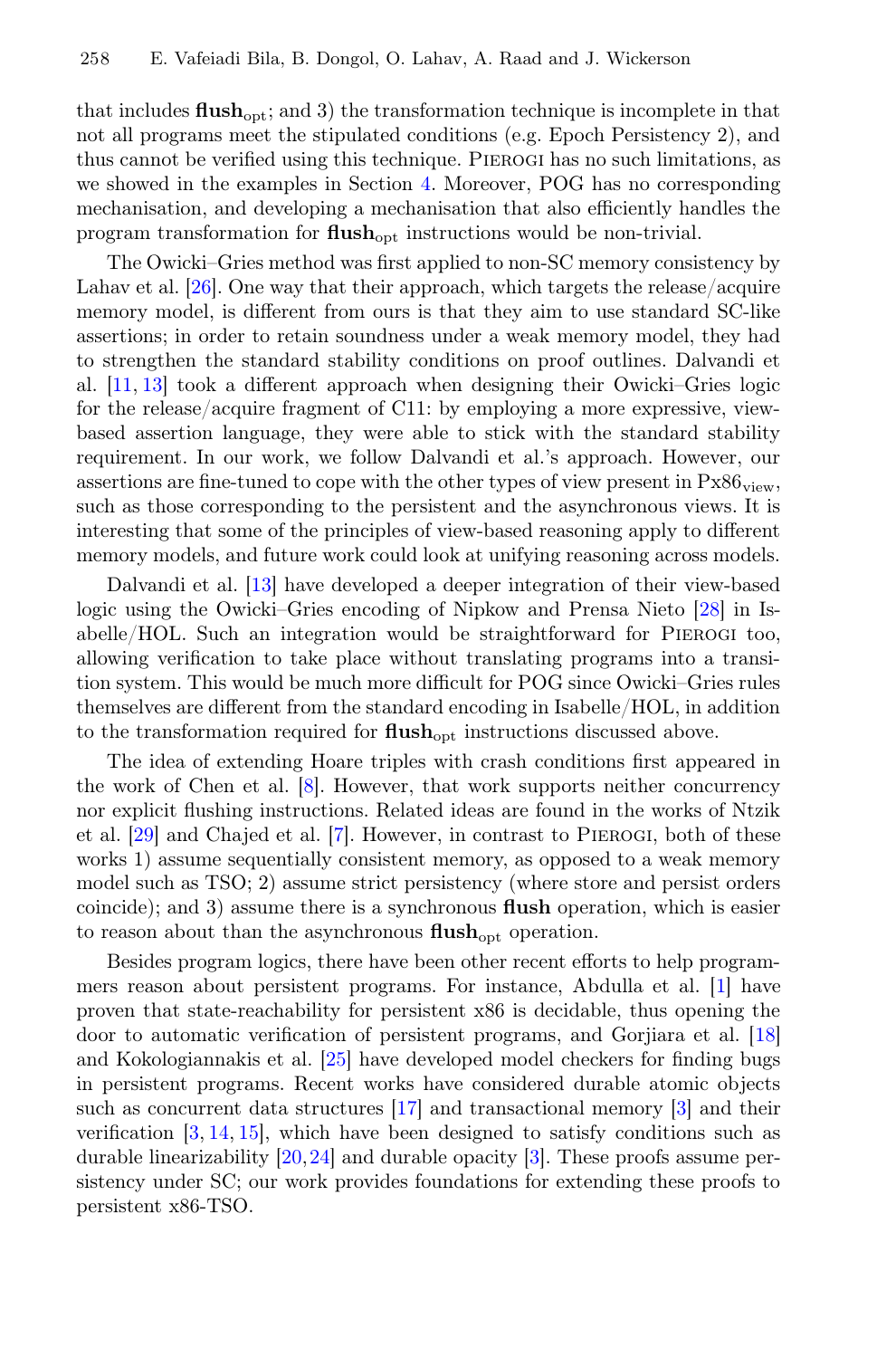## References

- <span id="page-25-8"></span>1. Abdulla, P.A., Atig, M.F., Bouajjani, A., Kumar, K.N., Saivasan, P.: Deciding reachability under persistent x86-TSO. Proc. ACM Program. Lang. 5(POPL), 1– 32 (2021). <https://doi.org/10.1145/3434337>
- <span id="page-25-5"></span>2. Apt, K.R., de Boer, F.S., Olderog, E.: Verifcation of Sequential and Concurrent Programs. Texts in Computer Science, Springer (2009). <https://doi.org/10.1007/978-1-84882-745-5>
- <span id="page-25-11"></span>3. Bila, E., Doherty, S., Dongol, B., Derrick, J., Schellhorn, G., Wehrheim, H.: Defning and verifying durable opacity: Correctness for persistent software transactional memory. In: Gotsman, A., Sokolova, A. (eds.) FORTE. Lecture Notes in Computer Science, vol. 12136, pp. 39–58. Springer (2020). [https://doi.org/10.1007/978-3-030-](https://doi.org/10.1007/978-3-030-50086-3_3) [50086-3\\_3](https://doi.org/10.1007/978-3-030-50086-3_3)
- <span id="page-25-1"></span>4. Bila, E.V., Dongol, B., Lahav, O., Raad, A., Wickerson, J.: Isabelle/HOL fles for "View-Based Owicki-Gries Reasoning for Persistent x86-TSO" (Jan 2022). [https://doi.org/10.6084/m9.fgshare.18469103](https://doi.org/10.6084/m9.figshare.18469103)
- <span id="page-25-2"></span>5. Bila, E.V., Dongol, B., Lahav, O., Raad, A., Wickerson, J.: View-based Owicki-Gries reasoning for persistent x86-TSO (extended version) (2022), [https://arxiv.](https://arxiv.org/abs/2201.05860) [org/abs/2201.05860](https://arxiv.org/abs/2201.05860)
- <span id="page-25-7"></span>6. Böhme, S., Nipkow, T.: Sledgehammer: Judgement day. In: Giesl, J., Hähnle, R. (eds.) Automated Reasoning, 5th International Joint Conference, IJCAR 2010, Edinburgh, UK, July 16-19, 2010. Proceedings. LNCS, vol. 6173, pp. 107–121. Springer (2010). [https://doi.org/10.1007/978-3-642-14203-1\\_9](https://doi.org/10.1007/978-3-642-14203-1_9)
- <span id="page-25-10"></span>7. Chajed, T., Tassarotti, J., Kaashoek, M.F., Zeldovich, N.: Verifying concurrent, crash-safe systems with perennial. In: Brecht, T., Williamson, C. (eds.) Proceedings of the 27th ACM Symposium on Operating Systems Principles, SOSP 2019, Huntsville, ON, Canada, October 27-30, 2019. pp. 243–258. ACM (2019). <https://doi.org/10.1145/3341301.3359632>
- <span id="page-25-9"></span>8. Chen, H., Ziegler, D., Chajed, T., Chlipala, A., Kaashoek, M.F., Zeldovich, N.: Using crash hoare logic for certifying the FSCQ fle system. In: Miller, E.L., Hand, S. (eds.) Proceedings of the 25th Symposium on Operating Systems Principles, SOSP 2015, Monterey, CA, USA, October 4-7, 2015. pp. 18–37. ACM (2015). <https://doi.org/10.1145/2815400.2815402>
- <span id="page-25-0"></span>9. Cho, K., Lee, S.H., Raad, A., Kang, J.: Revamping hardware persistency models: view-based and axiomatic persistency models for Intel-x86 and Armv8. In: Freund, S.N., Yahav, E. (eds.) PLDI '21: 42nd ACM SIGPLAN International Conference on Programming Language Design and Implementation, Virtual Event, Canada, June 20-25, 2021. pp. 16–31. ACM (2021). <https://doi.org/10.1145/3453483.3454027>
- <span id="page-25-4"></span>10. Condit, J., Nightingale, E.B., Frost, C., Ipek, E., Lee, B., Burger, D., Coetzee, D.: Better I/O through byte-addressable, persistent memory. In: Proceedings of the ACM SIGOPS 22nd Symposium on Operating Systems Principles. pp. 133–146. SOSP '09, ACM, New York, NY, USA (2009). <https://doi.org/10.1145/1629575.1629589>
- <span id="page-25-3"></span>11. Dalvandi, S., Doherty, S., Dongol, B., Wehrheim, H.: Owicki-Gries reasoning for C11 RAR. In: Hirschfeld, R., Pape, T. (eds.) 34th European Conference on Object-Oriented Programming, ECOOP 2020, November 15-17, 2020, Berlin, Germany (Virtual Conference). LIPIcs, vol. 166, pp. 11:1–11:26. Schloss Dagstuhl - Leibniz-Zentrum für Informatik (2020). <https://doi.org/10.4230/LIPIcs.ECOOP.2020.11>
- <span id="page-25-6"></span>12. Dalvandi, S., Doherty, S., Dongol, B., Wehrheim, H.: Owicki-Gries reasoning for C11 RAR (artifact). Dagstuhl Artifacts Ser. 6(2), 15:1–15:2 (2020). <https://doi.org/10.4230/DARTS.6.2.15>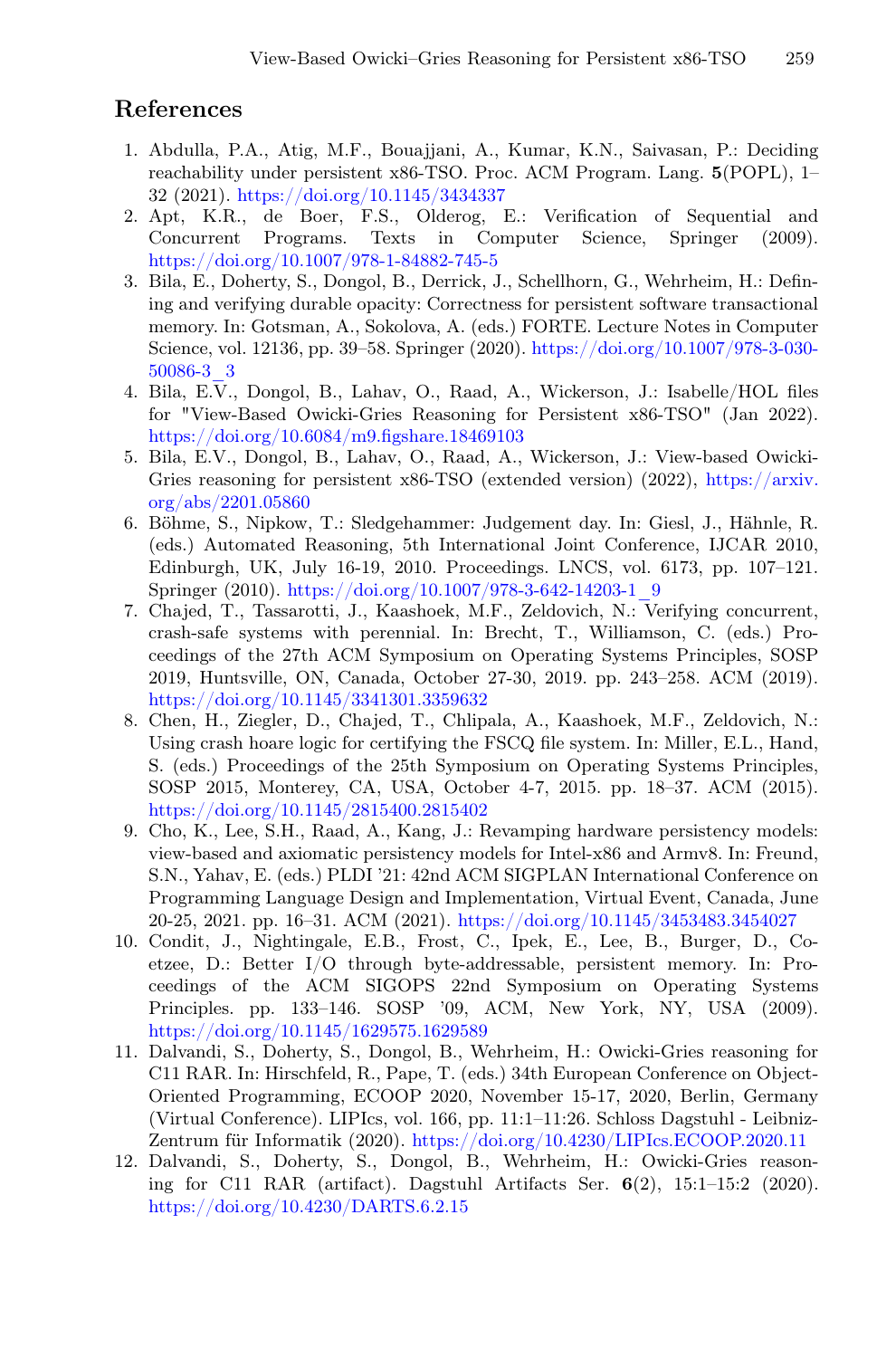- <span id="page-26-1"></span>13. Dalvandi, S., Dongol, B., Doherty, S., Wehrheim, H.: Integrating Owicki-Gries for C11-style memory models into Isabelle/HOL. J. Autom. Reason.  $66(1)$ , 141–171 (2022). <https://doi.org/10.1007/s10817-021-09610-2>
- <span id="page-26-9"></span>14. Derrick, J., Doherty, S., Dongol, B., Schellhorn, G., Wehrheim, H.: Verifying correctness of persistent concurrent data structures. In: ter Beek, M.H., McIver, A., Oliveira, J.N. (eds.) Formal Methods - The Next 30 Years - Third World Congress, FM 2019, Porto, Portugal, October 7-11, 2019, Proceedings. Lecture Notes in Computer Science, vol. 11800, pp. 179–195. Springer (2019). [https://doi.org/10.1007/978-3-030-30942-8\\_12](https://doi.org/10.1007/978-3-030-30942-8_12)
- <span id="page-26-10"></span>15. Derrick, J., Doherty, S., Dongol, B., Schellhorn, G., Wehrheim, H.: Verifying correctness of persistent concurrent data structures: a sound and complete method. Formal Aspects Comput.  $33(4-5)$ ,  $547-573$  (2021). <https://doi.org/10.1007/s00165-021-00541-8>
- <span id="page-26-4"></span>16. Doherty, S., Dongol, B., Wehrheim, H., Derrick, J.: Verifying C11 programs operationally. In: Hollingsworth, J.K., Keidar, I. (eds.) Proceedings of the 24th ACM SIGPLAN Symposium on Principles and Practice of Parallel Programming, PPoPP 2019, Washington, DC, USA, February 16-20, 2019. pp. 355–365. ACM (2019). <https://doi.org/10.1145/3293883.3295702>
- <span id="page-26-8"></span>17. Friedman, M., Herlihy, M., Marathe, V.J., Petrank, E.: A persistent lock-free queue for non-volatile memory. In: Krall, A., Gross, T.R. (eds.) Proceedings of the 23rd ACM SIGPLAN Symposium on Principles and Practice of Parallel Programming, PPoPP 2018, Vienna, Austria, February 24-28, 2018. pp. 28–40. ACM (2018). <https://doi.org/10.1145/3178487.3178490>
- <span id="page-26-6"></span>18. Gorjiara, H., Xu, G.H., Demsky, B.: Jaaru: efficiently model checking persistent memory programs. In: Sherwood, T., Berger, E.D., Kozyrakis, C. (eds.) ASPLOS '21: 26th ACM International Conference on Architectural Support for Programming Languages and Operating Systems, Virtual Event, USA, April 19-23, 2021. pp. 415–428. ACM (2021). <https://doi.org/10.1145/3445814.3446735>
- <span id="page-26-0"></span>19. Intel Corporation: Intel 64 and IA-32 Architectures Optimization Reference Manual (2021), [https://software.intel.com/content/dam/develop/external/us/en/](https://software.intel.com/content/dam/develop/external/us/en/documents-tps/64-ia-32-architectures-optimization-manual.pdf) [documents-tps/64-ia-32-architectures-optimization-manual.pdf](https://software.intel.com/content/dam/develop/external/us/en/documents-tps/64-ia-32-architectures-optimization-manual.pdf)
- <span id="page-26-11"></span>20. Izraelevitz, J., Mendes, H., Scott, M.L.: Linearizability of persistent memory objects under a full-system-crash failure model. In: Gavoille, C., Ilcinkas, D. (eds.) Distributed Computing - 30th International Symposium, DISC 2016, Paris, France, September 27-29, 2016. Proceedings. Lecture Notes in Computer Science, vol. 9888, pp. 313–327. Springer (2016). [https://doi.org/10.1007/978-3-662-53426-7\\_23](https://doi.org/10.1007/978-3-662-53426-7_23)
- <span id="page-26-2"></span>21. Kaiser, J., Dang, H.H., Dreyer, D., Lahav, O., Vafeiadis, V.: Strong logic for weak memory: Reasoning about release-acquire consistency in Iris. In: ECOOP (2017)
- <span id="page-26-3"></span>22. Kang, J., Hur, C., Lahav, O., Vafeiadis, V., Dreyer, D.: A promising semantics for relaxed-memory concurrency. In: Castagna, G., Gordon, A.D. (eds.) Proceedings of the 44th ACM SIGPLAN Symposium on Principles of Programming Languages, POPL 2017, Paris, France, January 18-20, 2017. pp. 175–189. ACM (2017). <https://doi.org/10.1145/3009837.3009850>
- <span id="page-26-5"></span>23. Khyzha, A., Lahav, O.: Taming x86-TSO persistency. Proc. ACM Program. Lang. 5(POPL), 1–29 (2021). <https://doi.org/10.1145/3434328>
- <span id="page-26-12"></span>24. Khyzha, A., Lahav, O.: Abstraction for crash-resilient objects. In: Programming Languages and Systems. Springer International Publishing, Cham (2022)
- <span id="page-26-7"></span>25. Kokologiannakis, M., Kaysin, I., Raad, A., Vafeiadis, V.: Persevere: Persistency semantics for verifcation under ext4. Proc. ACM Program. Lang. 5(POPL) (jan 2021). <https://doi.org/10.1145/3434324>